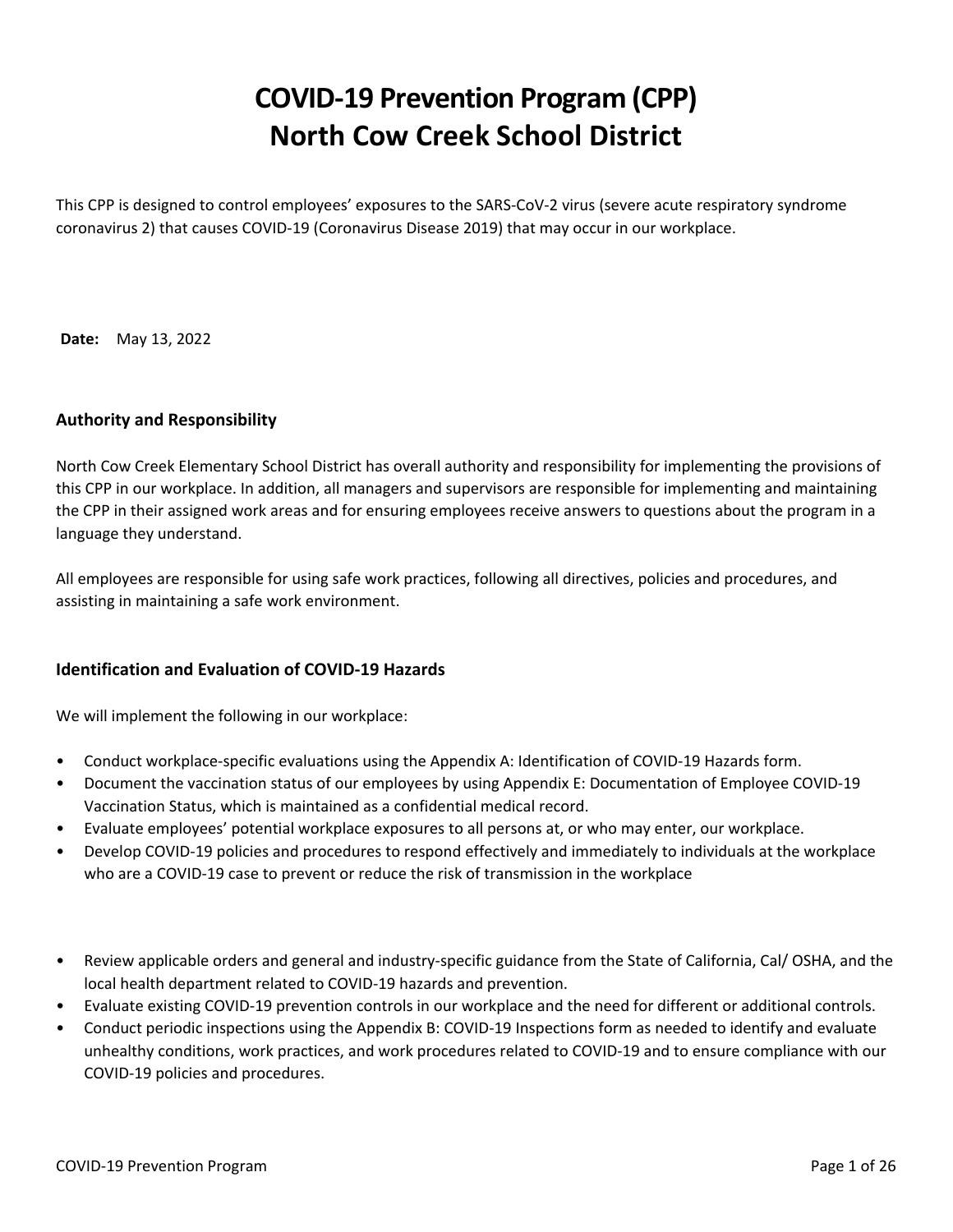### **Employee Participation**

Employees and their authorized employees' representatives are encouraged to participate in the identification and evaluation of COVID-19 hazards by:

Utilizing email, staff meetings, and work order protocols to request PPE, communicate repairs, identify solutions to exposure areas, and request purchases or accommodations to remove hazards.

The custodian and principal/superintendent used Appendix B to evaluate the facility for COVID exposures.

### **Employee Screening**

We screen our employees and respond to those with COVID-19 symptoms by:

Employees will self-screen according to CDPH guidelines prior to entering a work/school site.

The school will:

- \* complete daily visual checks,
- \* take temperatures, as needed,
- \* and test staff members on-site if required by law.

# **Correction of COVID-19 Hazards**

Unsafe or unhealthy work conditions, practices or procedures will be documented on the Appendix B: COVID-19 Inspections form, and corrected in a timely manner based on the severity of the hazards, as follows:

### See Appendix B.

The principal and the custodian will complete Appendix B and work together to correct any exposures immediately. Staff will be asked to report any exposures immediately, so the principal and custodian can correct the exposure. The severity of the hazard will be assessed and correction time frames assigned, accordingly. A COVID Coordinator facilitates all things COVID (quarantines, notifications, testing, etc.) Individuals are identified as being responsible for timely correction. Follow-up measures are taken to ensure timely correction.

# **Controls of COVID-19 Hazards**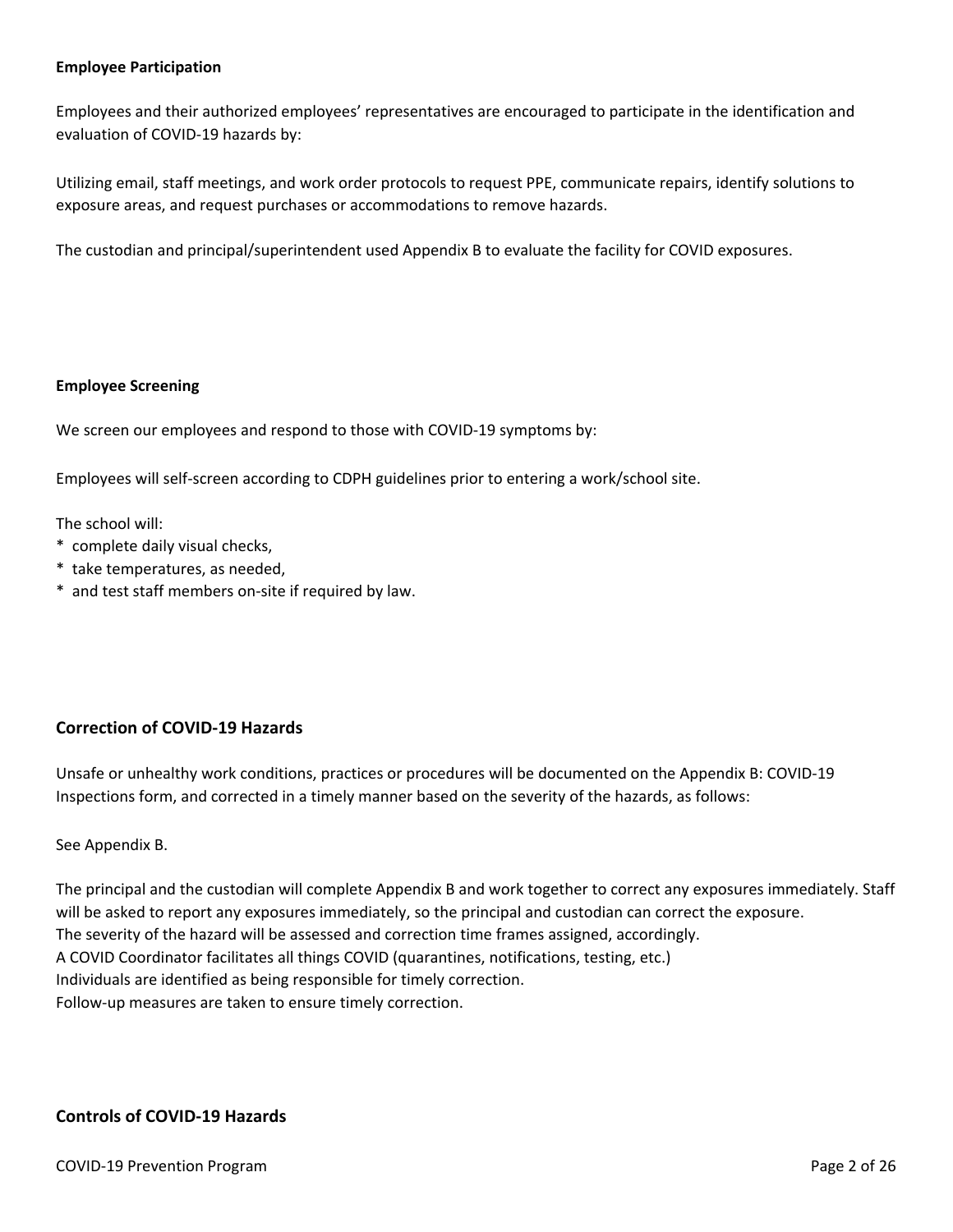### **Face Coverings**

We provide clean, undamaged face coverings and ensure they are properly worn by employees that are not fully vaccinated when they are indoors or in vehicles, and where required by orders from the California Department of Public Health (CDPH).

Changes were made to face covering requirements (Cal. Code Regs., tit. 8, § 3205(c)(6)

After March 11, 2022, the universal masking requirement for K-12 and Childcare settings terminated.

CDPH currently strongly recommends that individuals in these settings continue to mask in indoor settings. Masking will continue to be an important layer of protection along with the continued recommendations around vaccinations, testing and ventilation, to keep schools a safe environment, even as case rates and hospitalizations decline.

Face shields are available for staff members, upon request.

Disposable masks and N-95 will be available if an employee chooses to wear a face covering.

In addition, employees can request face coverings from the employer at no cost to the employee and can wear them at work, regardless of vaccination status, without fear of retaliation, as specified in section 3205(c)(5)(J).

Employees required to wear face coverings in our workplace may remove them under the following conditions:

- When an employee is alone in a room or a vehicle.
- While eating or drinking at the workplace, provided employees are at least six feet apart and outside air supply to the area, if indoors, has been maximized to the extent feasible.
- When employees are required to wear respirators in accordance with our respirator program that meets section 5144 requirements.
- Employees who cannot wear face coverings due to a medical or mental health condition or disability, or who are hearing-impaired or communicating with a hearing-impaired person. Such employees will wear an effective, non-restrictive alternative, such as a face shield with a drape on the bottom, if their condition permits it. If their condition does not permit it, then the employee will be at least six feet apart from all other persons and either fully vaccinated or tested at least weekly for COVID-19.
- Specific tasks that cannot feasibly be performed with a face covering. This exception is limited to the time in which such tasks are being performed.

Any employee not wearing a required face covering will be at least six feet apart from all other persons unless the unmasked employee is either fully vaccinated or tested at least weekly for COVID-19.

We will not prevent any employee from wearing a face covering when it is not required unless it would create a safety hazard, such as interfering with the safe operation of equipment.

Face coverings will also be provided to any employee that requests one, regardless of their vaccination status.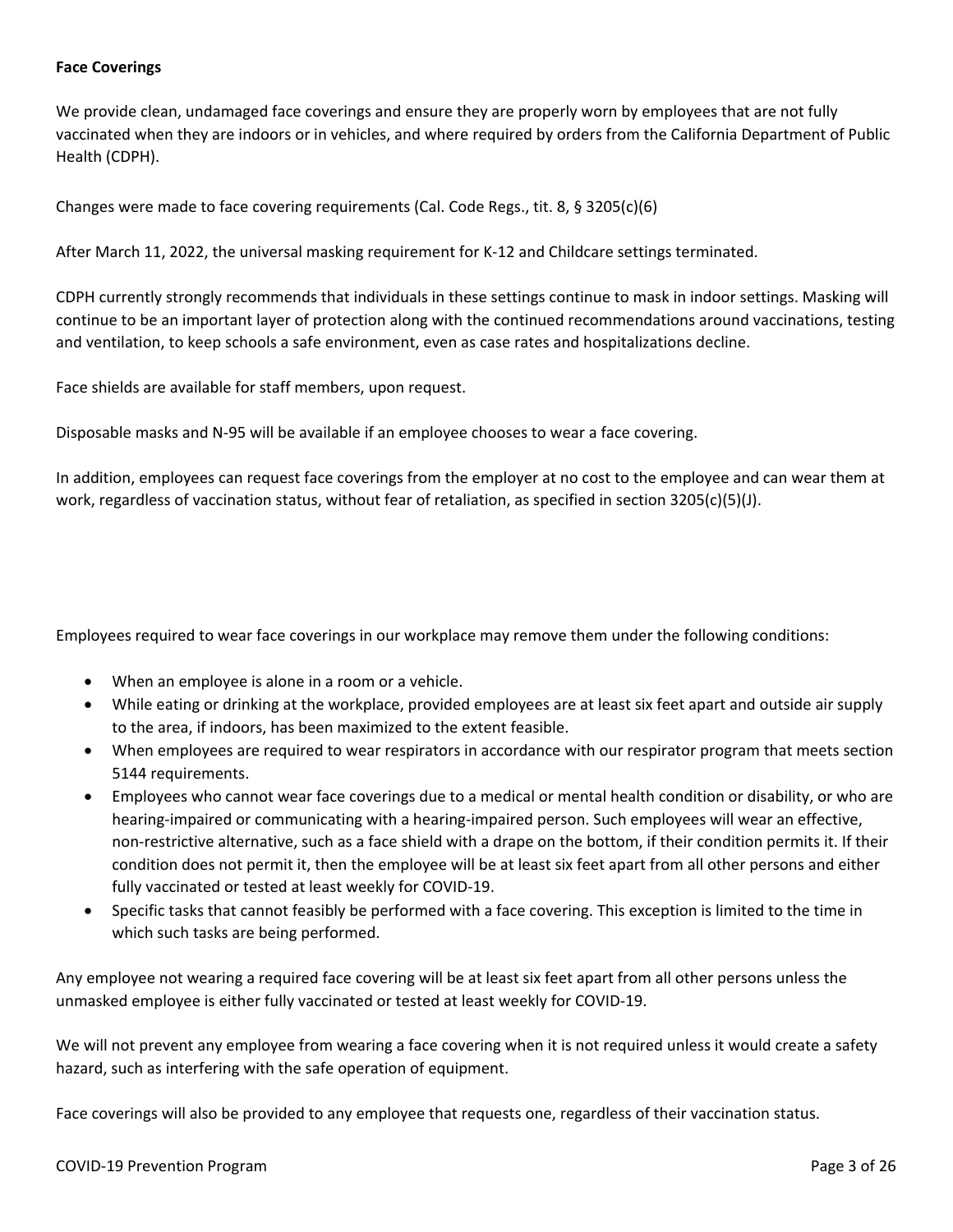### **Engineering controls**

For indoor locations, using Appendix B, we identify and evaluate how to maximize, to the extent feasible, ventilation with outdoor air using the highest filtration efficiency compatible with our existing ventilation system, and whether the use of portable or mounted High Efficiency Particulate Air (HEPA) filtration units, or other air cleaning systems, would reduce the risk of transmission by:

Partitions/barriers. Employers no longer need to consider the use of barriers or partitions to reduce COVID-19 transmission in outbreaks. These requirements have been deleted. (Cal. Code Regs., tit. 8, § 3205.1(d)(3))

### **Cleaning and disinfecting**

We implement the following cleaning and disinfection measures for frequently touched surfaces and objects, such as doorknobs, elevator buttons, equipment, tools, handrails, handles, controls, phones, headsets, bathroom surfaces, and steering wheels:

Although we will continue to maintain our cleaning protocols, the cleaning and disinfecting requirements for COVID were deleted (Cal. Code Regs., tit. 8, § 3205(c)(7))

Should we have a COVID-19 case in our workplace, we will implement the following procedures:

Cleaning and disinfecting requirements were deleted and no longer required. (Cal. Code Regs., tit. 8, § 3205(c)(7))

#### **Hand sanitizing**

In order to implement effective hand sanitizing procedures, we:

Evaluating and installing hand-sanitizer stations throughout the schools.

Distributing hand-sanitizer and soap in every classroom and common areas.

Signage about proper handwashing is posted.

Encouraging hand washing before students eat and after recess.

Modeling proper hand washing protocols with students.

Encouraging and allowing time for employee and student handwashing.

Providing employees with an effective hand sanitizer, and prohibit hand sanitizers that contain methanol (i.e. methyl alcohol).

Encouraging employees and students to wash their hands for at least 20 seconds each time.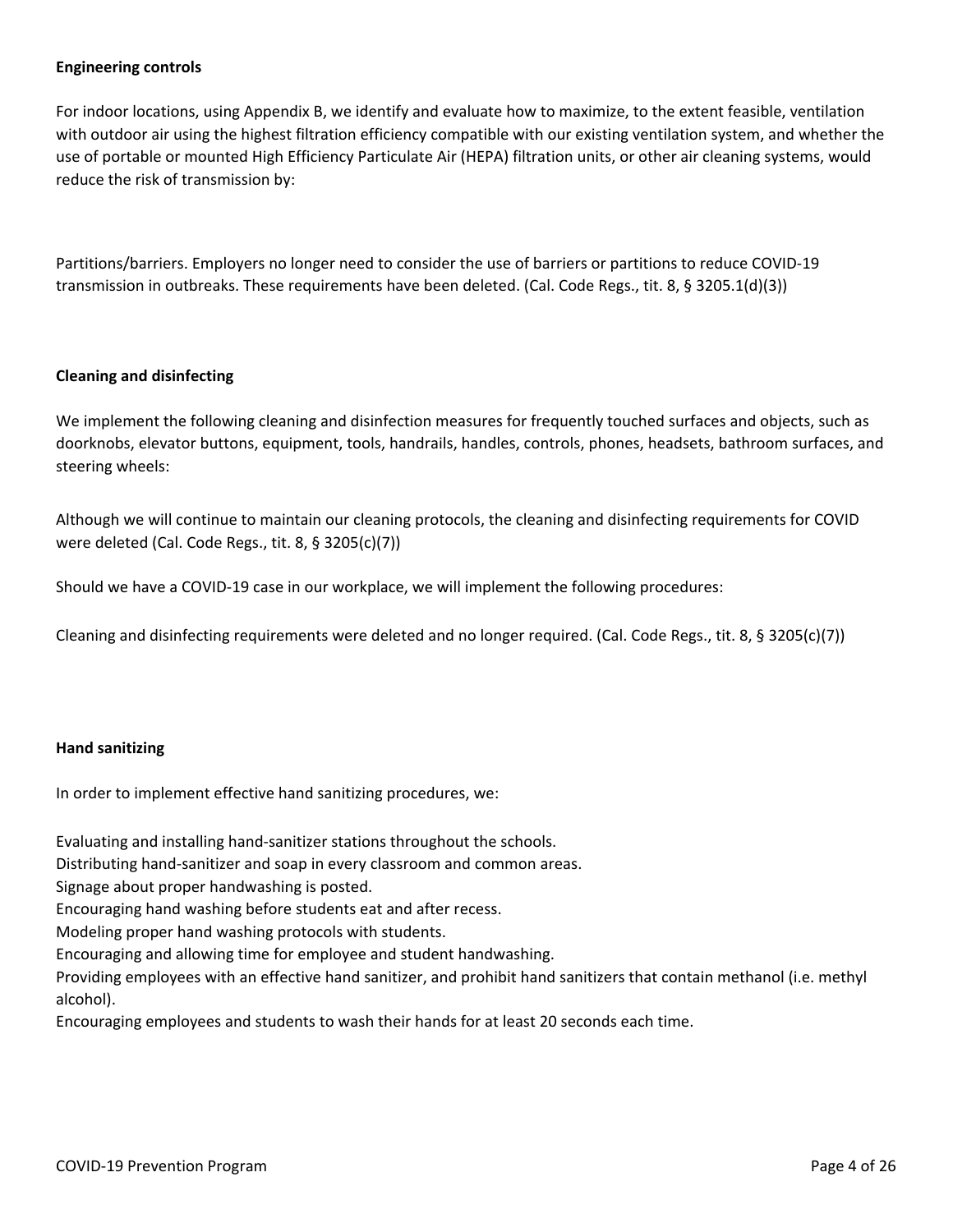### **Personal protective equipment (PPE) used to control employees' exposure to COVID-19**

We evaluate the need for PPE (such as gloves, goggles, and face shields) as required by CCR Title 8, section 3380, and provide such PPE as needed.

Upon request, we provide respirators for voluntary use to all employees who are not fully vaccinated and who are working indoors or in vehicles with more than one person.

If required by law and upon request, we will provide respirators for voluntary use to all employees regardless of vaccination status and who are working indoors or in vehicles with more than one person.

All employees have necessary PPE to fulfill their job duties (including eye protection and respiratory protection when necessary) The district has ample supply of face masks, face shields with drapes, gloves, goggles and disposable gowns for identified personnel assisting with health protocols.

Partitions/barriers. Employers no longer need to consider the use of barriers or partitions to reduce COVID-19 transmission in outbreaks. These requirements have been deleted. (Cal. Code Regs., tit. 8, § 3205.1(d)(3))

We provide and ensure use of respirators in compliance with section 5144 when deemed necessary by Cal/OSHA.

We also provide and ensure use of eye and respiratory protection when employees are exposed to procedures that may aerosolize potentially infectious material such as saliva or respiratory tract fluids.

### **Testing of symptomatic employees**

We make COVID-19 testing available at no cost to all employees who had close contact in the workplace and have COVID-19 symptoms, during employees' paid time.

# **Investigating and Responding to COVID-19 Cases**

We have developed effective procedures to investigate COVID-19 cases that include seeking information from our employees regarding COVID-19 cases, close contacts, test results, and onset of symptoms. This is accomplished by using the Appendix C: Investigating COVID-19 Cases form.

We also ensure the following is implemented:

COVID-19 testing must be made available to all employees with COVID-19 symptoms. As with respirators, this now applies to all employees regardless of vaccination status whereas previously it only applied to unvaccinated employees (Cal. Code Regs., tit. 8, § 3205(c)(7)(D)).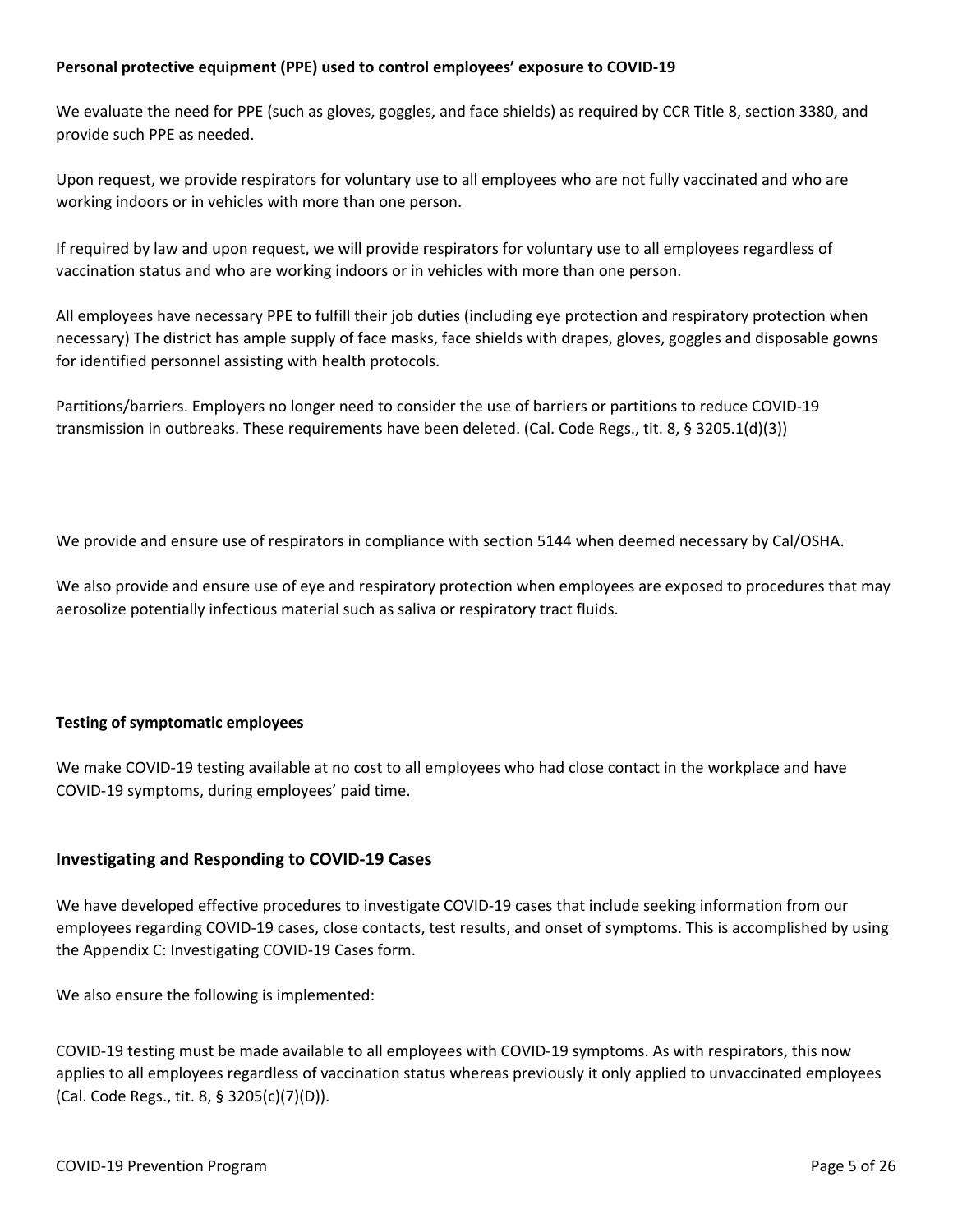Exclusion of employees who had close contact. The detailed prescriptive requirements for exclusion of employees after close contact have been deleted. Instead, employers must review CPDH guidelines for employees who had close contact and implement quarantine and other measures in the workplace to prevent COVID-19 transmission in the workplace. This allows for greater flexibility in the regulations (Cal. Code Regs., tit. 8, § 3205(c)(9)). For more information, please refer to the section on CDPH's Isolation and Quarantine Guidance in the general FAQs, and to Cal/OSHA's fact sheet on quarantine and isolation.

Exclusion of employees with COVID-19. The requirements for employees who test positive for COVID-19 have been updated to reflect the most recent April 6, 2022 CDPH Isolation and Quarantine Guidance. Regardless of vaccination status, employees who test positive can return to work after 5 days if the employee has a negative test, symptoms are improving, and they wear a face covering at work for an additional 5 days. Otherwise most employees can return after 10 days. (Cal. Code Regs., tit. 8, § 3205(c)(10)). For more information, please refer to the section on CDPH's Isolation and Quarantine Guidance in the general FAQs, and to Cal/OSHA's fact sheet on quarantine and isolation.

# **Outbreaks**

Testing and Exclusion. Employees who had close contacts must test negative or be excluded from the workplace until the return to work requirements for COVID-19 cases in are met. (Cal. Code Regs., tit. 8, § 3205.1(b)(2)(C))

Partitions/barriers. Employers no longer need to consider the use of barriers or partitions to reduce COVID-19 transmission in outbreaks. These requirements have been deleted. (Cal. Code Regs., tit. 8, § 3205.1(d)(3))

### Major Outbreaks

Testing and Exclusion. All employees in the exposed group must test negative or be excluded from the workplace until the return to work requirements for COVID-19 cases in are met. (Cal. Code Regs., tit. 8, § 3205.2(b))

Partitions/barriers. Similar to the regular outbreak section, partition and barrier requirements have also been deleted and are no longer required. (Cal. Code Regs., tit. 8, § 3205.2(c))

# **System for Communicating**

Our goal is to ensure that we have effective two-way communication with our employees, in a form they can readily understand, and that it includes the following information:

• Who employees should report COVID-19 symptoms and possible hazards to, and how:

Employees will report illness to our COVID 19 Coordinator and Principal for planning of adequate staffing and to identify if the symptom is a COVID identified symptom and if isolation/quarantine is necessary. If the illness is identified as a COVID symptom, the employee will be counseled on isolation/quarantine, return to work date, and report the absence in Ready Sub and prepare lesson plans.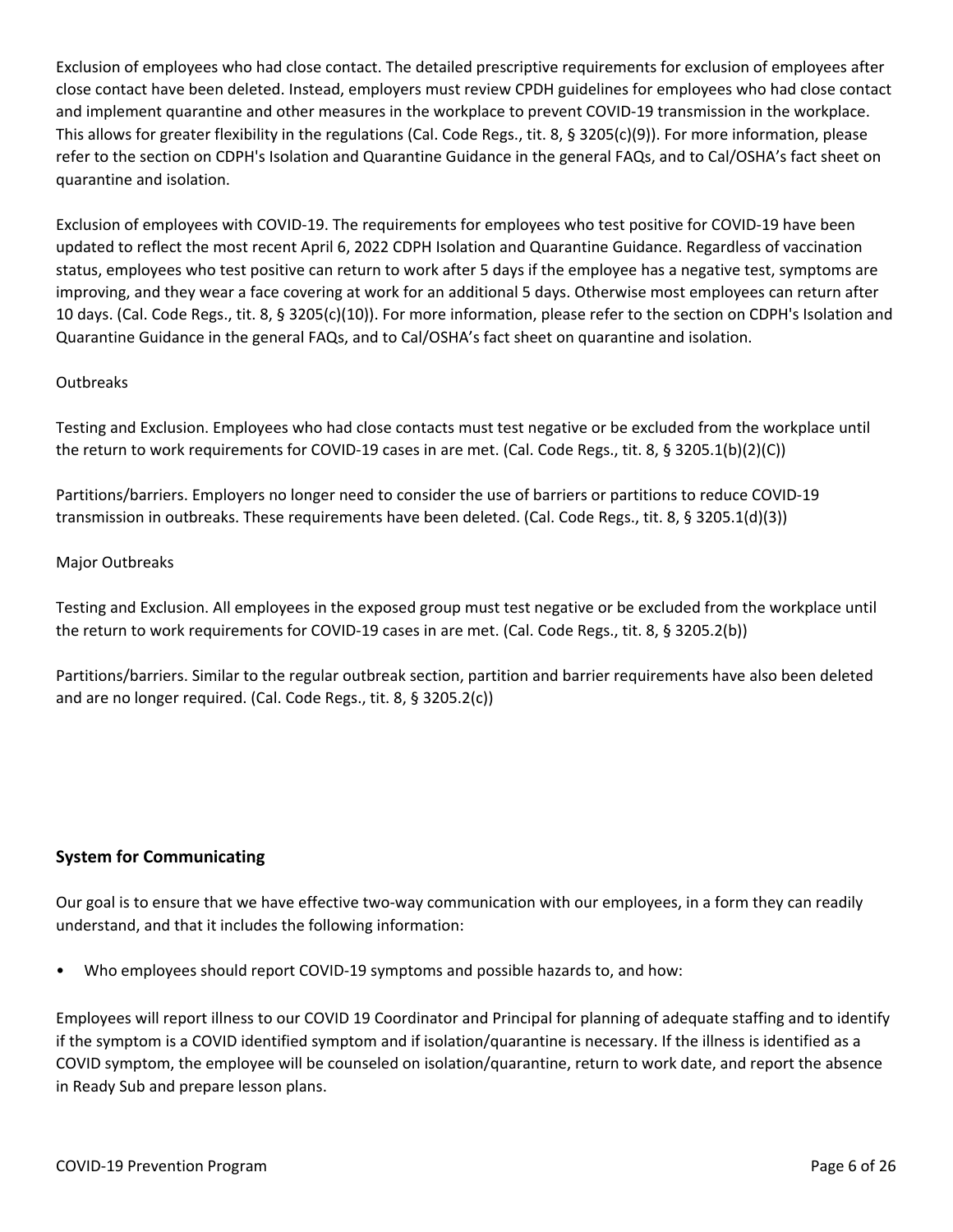Our COVID 19 Coordinator will work with the Principal to notify the local public health department of an outbreak and send notifications to staff, students, and parents.

All employees will receive regular up to date communication via email and/or school messenger for District wide applicable communication. Additionally, site and district communication will be sent to staff and families regarding positive COVID cases.

Employees can report any immediate concerns to the site Administrator and Head Custodian.

- That employees can report symptoms and hazards without fear of reprisal.
- How employees with medical or other conditions that put them at increased risk of severe COVID-19 illness can request accommodations.
- Access to COVID-19 testing when testing is required:

COVID-19 testing will continue to be made available to all employees with COVID-19 symptoms. (Cal. Code Regs., tit. 8, § 3205(c)(7)(D)).

• The COVID-19 hazards employees (including other employers and individuals in contact with our workplace) may be exposed to, what is being done to control those hazards, and our COVID-19 policies and procedures.

With the help of the COVID Coordinator, staff will be provided with options for on-site testing. The site Administrator will communicate with their site employees that were exposed or involved in an outbreak designation and plan the for testing.

This communication will be followed up within 24 hours with the formal notice.

Testing will be offered on site within 24 hours for exposed employees or in an outbreak.

Information about COVID-19 hazards has been communicated through signage, notes, and calls home, as well as various technology notifications.

Templated notifications have been developed and distributed.

Record keeping procedures are in place, and employees and students are notified when they are required to quarantine and for what duration.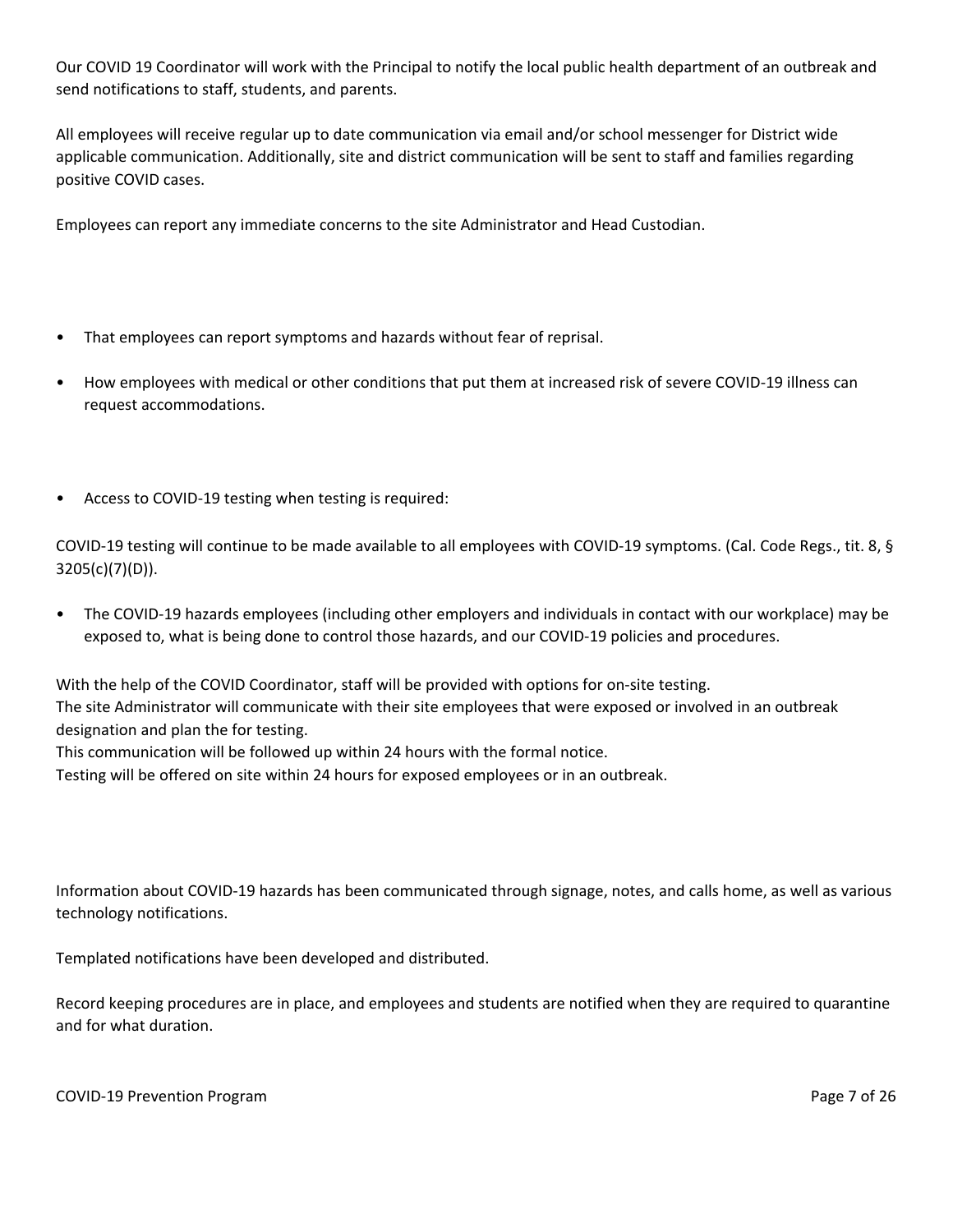The staff has received training in social distancing, mask wearing, frequent hand washing and sanitizing, and confidentiality requirements. They have been instructed to contact the COVID Coordinator if experiencing symptoms or believe they are a close contact. Staff will be provided with options for testing on-site.

Communication will be sent via email or school messenger to affected employees and/or student's families within one day of known exposure. On-going District communication will be provided via website and/or School Messenger.

# **Training and Instruction**

We will provide effective training and instruction that includes:

- Our COVID-19 policies and procedures to protect employees from COVID-19 hazards, and how to participate in the identification and evaluation of COVID-19 hazards.
- Information regarding COVID-19-related benefits (including mandated sick and vaccination leave) to which the employee may be entitled under applicable federal, state, or local laws.
- The fact that:
	- **○** COVID-19 is an infectious disease that can be spread through the air.
	- **○** COVID-19 may be transmitted when a person touches a contaminated object and then touches their eyes, nose, or mouth.
	- **○** An infectious person may have no symptoms.
- The fact that particles containing the virus can travel more than six feet, especially indoors, so physical distancing, face coverings, increased ventilation indoors, and respiratory protection decrease the spread of COVID-19 and are most effective when used in combination.
- The right of employees that are not fully vaccinated to request a respirator for voluntary use, without fear of retaliation, and our policies for providing the respirators. Employees voluntarily using respirators will be trained according to section 5144(c)(2) requirements:
	- **○** How to properly wear them.
	- **○** How to perform a seal check according to the manufacturer's instructions each time a respirator is worn, and the fact that facial hair can interfere with a seal.
- The importance of frequent hand washing with soap and water for at least 20 seconds and using hand sanitizer when employees do not have immediate access to a sink or hand washing facility, and that hand sanitizer does not work if the hands are soiled.
- Proper use of face coverings and the fact that face coverings are not respiratory protective equipment. Since COVID-19 is an airborne disease, N95s and more protective respirators protect the users from airborne disease, while face coverings primarily protect people around the user.
	- **○** The conditions where face coverings musts be worn at the workplace.
	- **○** That face coverings are additionally recommended outdoors for people who are not fully vaccinated if six feet of distance cannot be maintained.
	- **○** Employees can request face coverings and can wear them at work regardless of vaccination status and without fear of retaliation.
- COVID-19 symptoms, and the importance of obtaining a COVID-19 test and not coming to work if the employee has COVID-19 symptoms.
- Information on our COVID-19 policies and how to access COVID-19 testing and vaccination, and the fact that

COVID-19 Prevention Program **Program** Page 8 of 26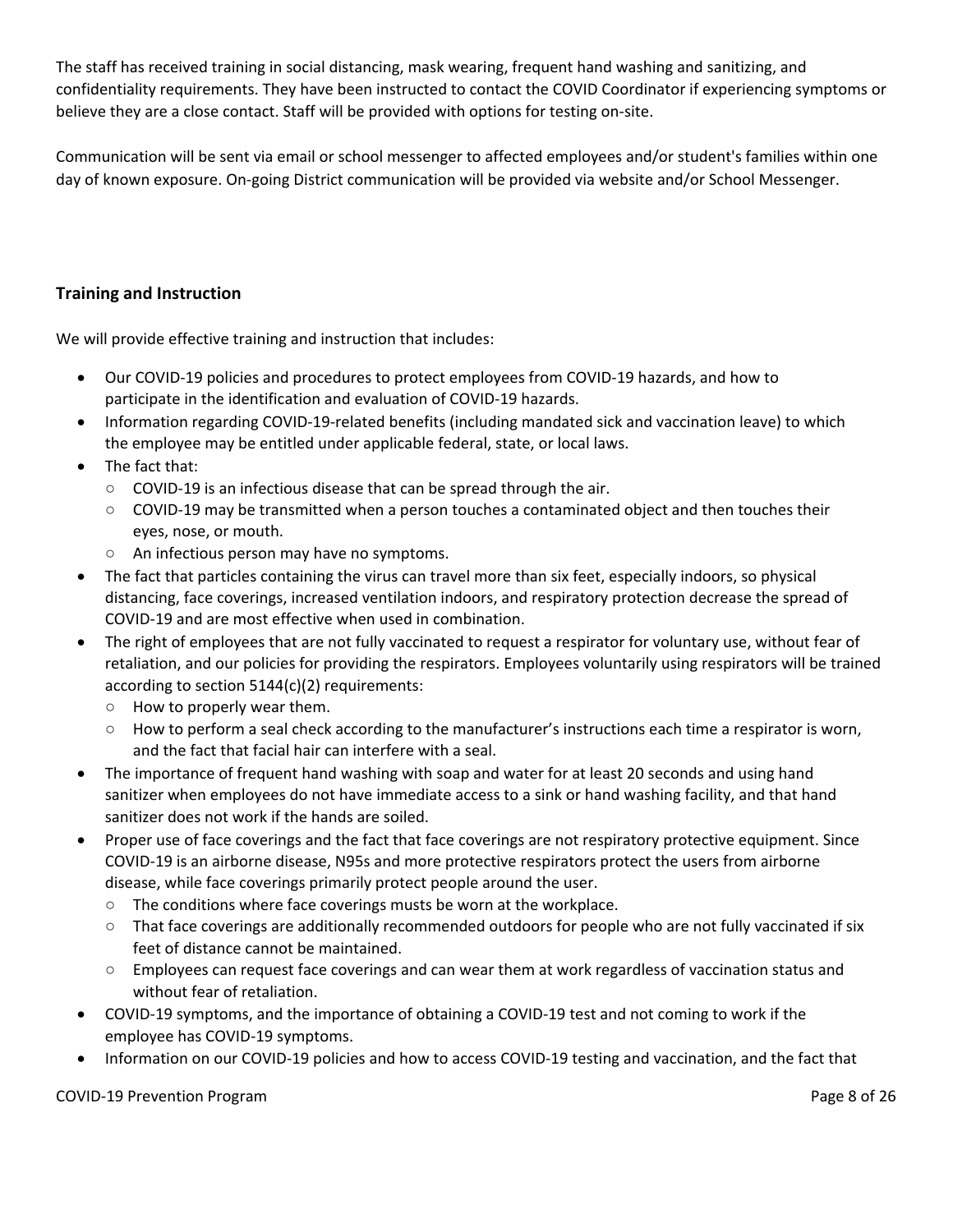vaccination is effective at preventing COVID-19, protecting against both transmission and serious illness or death.

- Teachers were provided videos to show their students regarding wearing of face coverings, washing of hands, and social distancing.
- Time during staff meeting was allocated to review procedures and protocols.
- A school COVID Committee will meet as needed to review needs and make recommendations as to procedures/protocols that need to be reviewed or enhanced.

**Appendix D: COVID-19 Training Roster** will be used to document this training.

# **Exclusion of COVID-19 Cases**

Where we have a COVID-19 case in our workplace, we will limit transmission by:

- Ensuring that COVID-19 cases are excluded from the workplace until our return-to-work requirements are met.
- Excluding employees that had a close contact from the workplace until our return-to-work criteria have been met, with the following exceptions:
	- $\circ$  Employees who were fully vaccinated before the close contact and who do not develop COVID-19 symptoms, provided they wear a face covering and maintain six feet of physical distance from others in the workplace for 14 days following the last date of close contact.
	- $\circ$  COVID-19 cases who returned to work per our return-to-work criteria and have remained free of COVID-19 symptoms do not need to be excluded from the workplace for 90 days after the initial onset of COVID-19 symptoms, provided they wear a face covering and maintain six feet of distance from others in the workplace for 14 days following the last date of close contact.
	- o COVID-19 cases who returned to work per our return-to-work criteria who never developed COVID-19 symptoms do not need to be excluded from the workplace for 90 days after the first positive test, provided they wear a face covering and maintain six feet of distance from others in the workplace for 14 days following the last date of close contact.
- If we do not exclude an employee who had a close contact as permitted by the above three exceptions, we will provide the employee with information about any applicable precautions recommended by CDPH for individuals with close contact.
- For employees excluded from work, continuing, and maintaining employees' earnings, wages, seniority, and all other employees' rights and benefits. This will be accomplished by

Access to District provided sick leave

Access to differential pay when eligible

Access to another other federal and/or state provided COVID-19 leave (when applicable)

Coordination with other benefits if the employee is entitled to such benefits such as disability leave

• Providing employees at the time of exclusion with information on available benefits.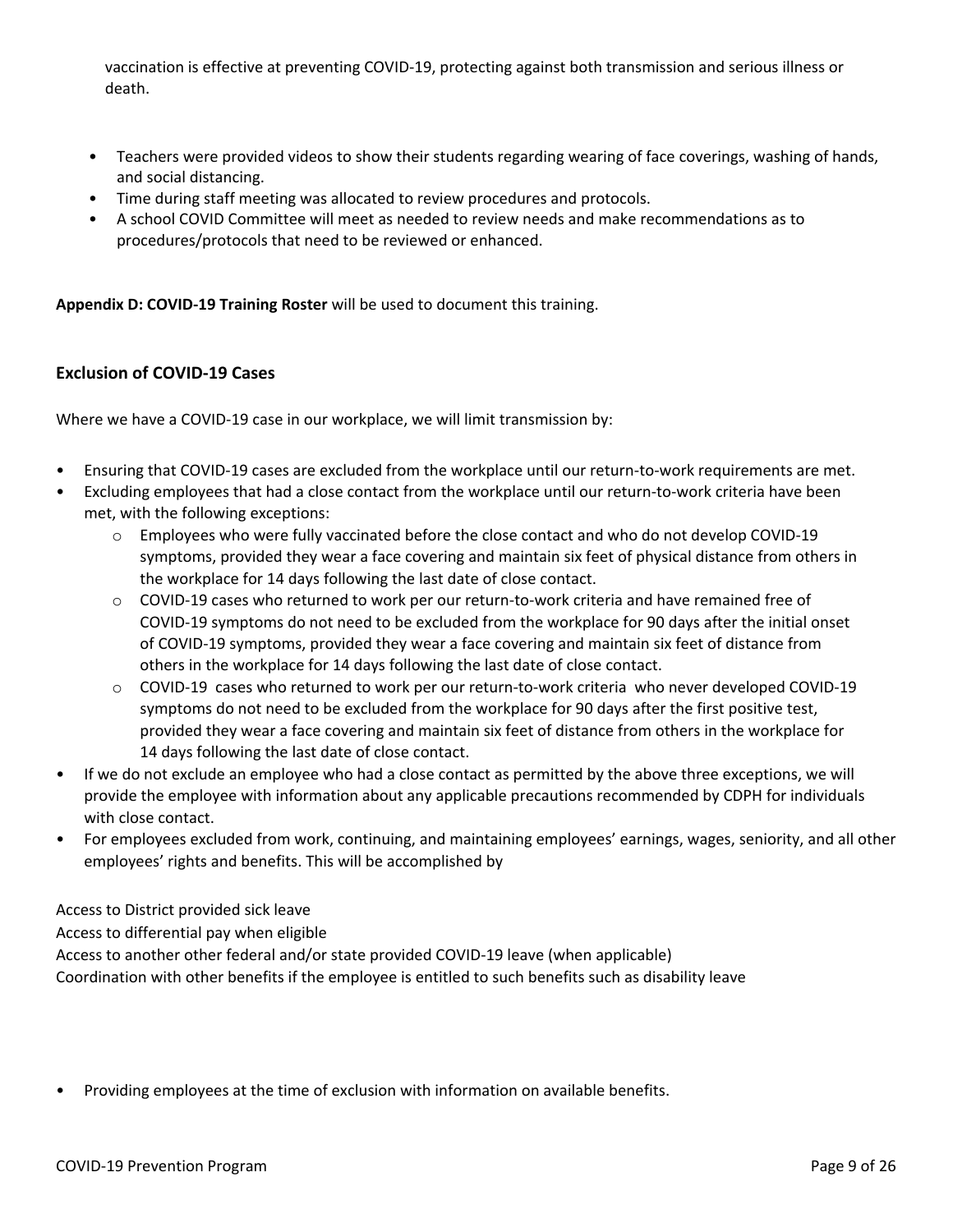# **Reporting, Recordkeeping, and Access**

It is our policy to:

- Report information about COVID-19 cases and outbreaks at our workplace to the local health department whenever required by law, and provide any related information requested by the local health department.
- Maintain records of the steps taken to implement our written COVID-19 Prevention Program in accordance with section 3203(b).
- Make our written COVID-19 Prevention Program available at the workplace to employees, authorized employee representatives, and to representatives of Cal/OSHA immediately upon request.
- Use the **Appendix C: Investigating COVID-19 Cases** form to keep a record of and track all COVID-19 cases.
- If required by law, templates have been established and are utilized to report and monitor each individual's identified symptoms, testing (as appropriate), and checklists to insure protocols are followed.
- A template has been established and, if required by law, is utilized to report to the County Health Department students or staff who test positive. County Health protocols are followed in regards to quarantine.

# **Return-to-Work Criteria**

- **COVID-19 cases with symptoms** will not return to work until all the following have occurred:
	- **○** At least 24 hours have passed since a fever of 100.4 °F. or higher has resolved without the use of feverreducing medications, and
	- **○** COVID-19 symptoms have improved, and
	- **○** At least 10 days have passed since COVID-19 symptoms first appeared.
- **COVID-19 cases who tested positive but never developed symptoms** will not return to work until a minimum of 10 days have passed since the date of specimen collection of their first positive COVID-19 test.
- A negative COVID-19 test will not be required for an employee to return to work once the requirements for "cases with symptoms" or "cases who tested positive but never developed symptoms" (above) have been met.
- Persons who had a close contact may return to work as follows:
	- Close contact but never developed symptoms: after 14 days have passed since the last known close contact unless either of the following exceptions apply:
		- Ten days have passed since the last known close contact and the person wears a face covering and maintains six feet of physical distance from others while at the workplace for 14 days following the last date of close contact.
		- Seven days have passed since the last known close contact; the person tested negative for COVID-19 using a COVID-19 test with the specimen taken at least five days after the last known close contact; and the person wears a face covering and maintains six feet of physical distance from others while at the workplace for 14 days following the last date of close contact.
	- Close contact with symptoms: when the "COVID-19 cases with symptoms" criteria (above) have been met.
- If an order to isolate, quarantine, or exclude an employee is issued by a local or state health official, the employee will not return to work until the period of isolation or quarantine is completed or the order is lifted.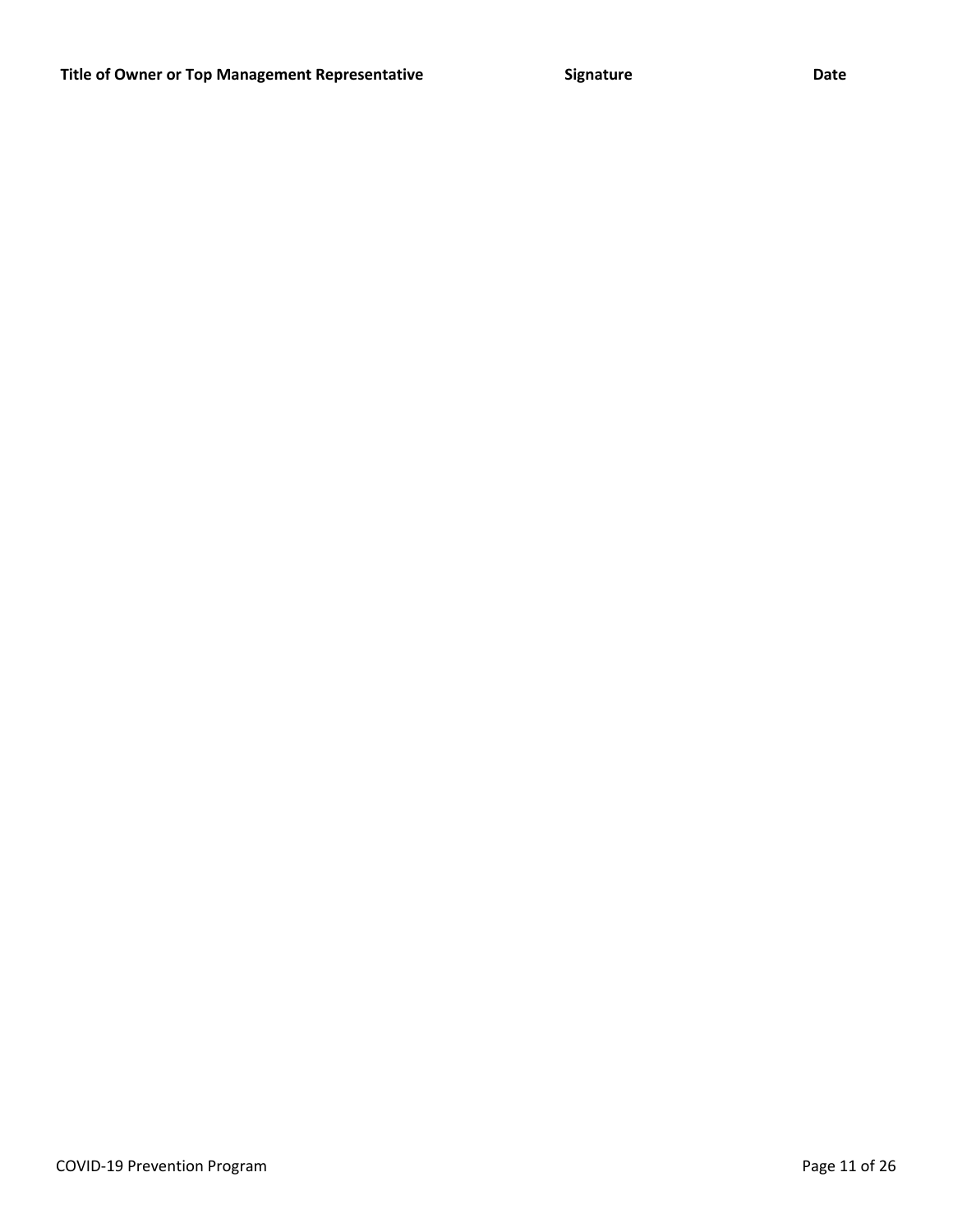# **Appendix A: Identification of COVID-19 Hazards**

All persons, regardless of symptoms or negative COVID-19 test results, will be considered potentially infectious. Particular attention will be paid to areas where people may congregate or come in contact with one another, regardless of whether employees are performing an assigned work task or not. For example: meetings, trainings, entrances, bathrooms, hallways, aisles, walkways, elevators, break or eating areas, cool-down areas, and waiting areas.

Evaluation of potential workplace exposure will be to all persons at the workplace or who may enter the workplace, including coworkers, employees of other entities, members of the public, customers or clients, and independent contractors. We will consider how employees and other persons enter, leave, and travel through the workplace, in addition to addressing stationary work.

# **Person Conducting the Evaluation**:

**Date:** 

**Name(s) of Employees and Authorized Employee Representative that Participated:**

| Interaction, area, activity,<br>work task, process,<br>equipment and material<br>that potentially exposes<br>employees to COVID-19<br>hazards | <b>Places and times</b> | <b>Potential for COVID-19</b><br>exposures and employees<br>affected, including<br>members of the public and<br>employees of other<br>employers | <b>Existing and/or additional</b><br><b>COVID-19 prevention</b><br>controls, including barriers,<br>partitions and ventilation |
|-----------------------------------------------------------------------------------------------------------------------------------------------|-------------------------|-------------------------------------------------------------------------------------------------------------------------------------------------|--------------------------------------------------------------------------------------------------------------------------------|
|                                                                                                                                               |                         |                                                                                                                                                 |                                                                                                                                |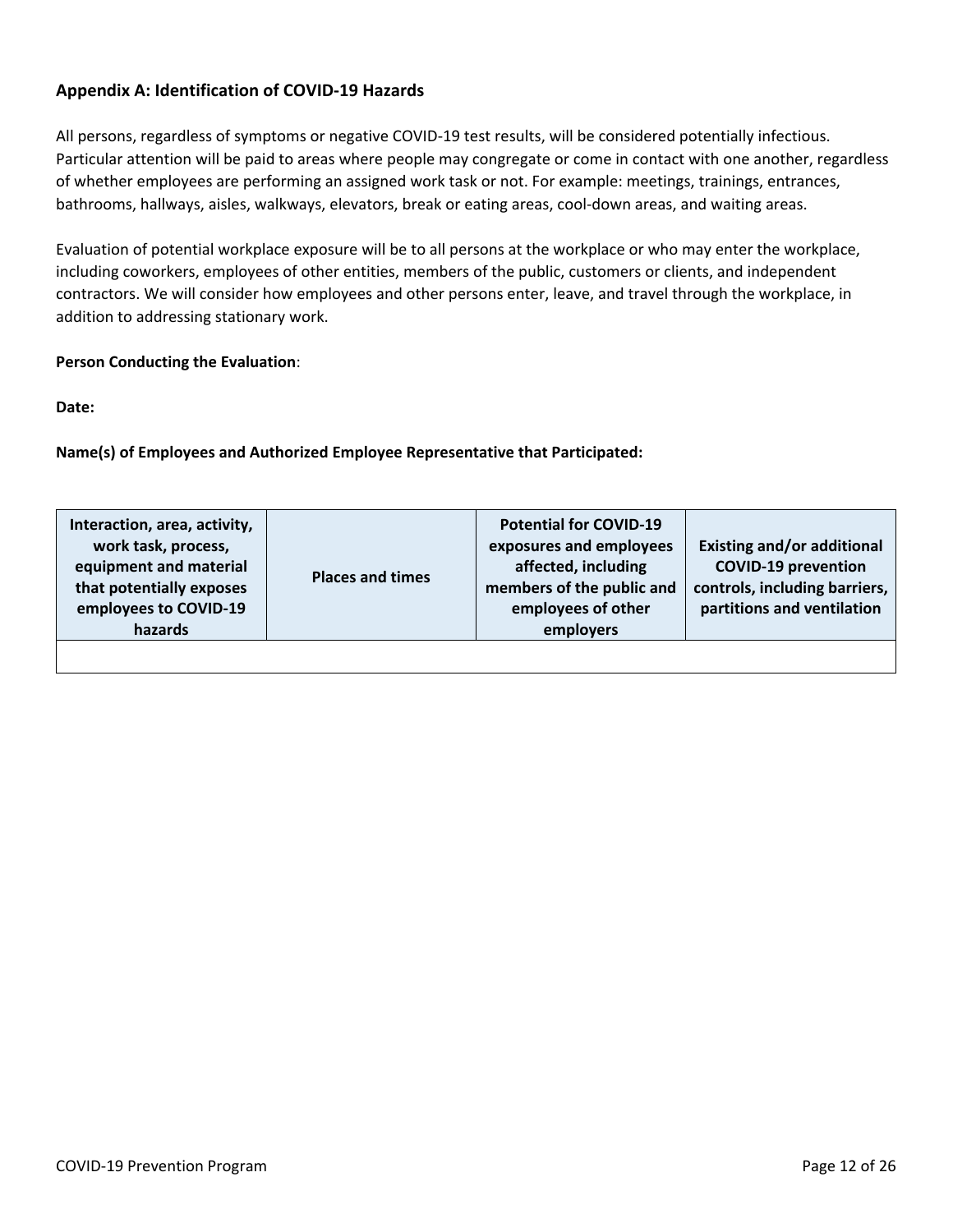# **Appendix B: COVID-19 Inspections**

### **Date:**

**Name of Person Conducting the Inspection**:

### **Work Location Evaluated:**

| <b>Exposure Controls</b>                                                                | <b>Status</b> | <b>Person Assigned to Correct</b> | <b>Date Corrected</b> |
|-----------------------------------------------------------------------------------------|---------------|-----------------------------------|-----------------------|
| Engineering                                                                             |               |                                   |                       |
| Ventilation (amount of fresh air $\vert$ Good<br>and filtration maximized) $\vert$ Good |               | Maintenance Team                  |                       |
| Additional room air filtration Good                                                     |               | Maintenance Team                  |                       |

| <b>Exposure Controls</b>                                                                                | <b>Status</b> | <b>Person Assigned to Correct</b> | <b>Date Corrected</b> |
|---------------------------------------------------------------------------------------------------------|---------------|-----------------------------------|-----------------------|
| Administrative                                                                                          |               |                                   |                       |
| Surface cleaning and<br>disinfection (frequently enough Good<br>and adequate supplies)                  |               | Custodians                        |                       |
| Hand washing facilities<br>(adequate numbers and Good<br>supplies)                                      |               | Custodians                        |                       |
| Disinfecting and hand sanitizing<br>solutions being used according Good<br>to manufacturer instructions |               | Custodians                        |                       |

| <b>Exposure Controls</b>                             | <b>Status</b> | <b>Person Assigned to Correct</b> | <b>Date Corrected</b> |
|------------------------------------------------------|---------------|-----------------------------------|-----------------------|
| PPE (not shared, available and<br>being worn)        |               |                                   |                       |
| Face coverings (cleaned $ $ Good sufficiently often) |               | Principal/Staff                   |                       |
| Gloves Good                                          |               | Principal/Staff                   |                       |
| Face shields/goggles Good                            |               | Principal/Staff                   |                       |
| Respiratory protection Good                          |               | Principal/Staff                   |                       |

COVID-19 Prevention Program **Page 13 of 26** and 26 and 26 and 26 and 26 and 26 and 26 and 26 and 26 and 26 and 26 and 26 and 26 and 26 and 26 and 26 and 26 and 26 and 26 and 26 and 26 and 26 and 26 and 26 and 26 and 26 and \*Identify and evaluate how to maximize ventilation with outdoor air; the highest level of filtration efficiency compatible with the existing ventilation system; and whether the use of portable or mounted HEPA filtration units, or other air cleaning systems, would reduce the risk of COVID-19 transmission. Review applicable orders and guidance from the State of California and local health departments related to COVID-19 hazards and prevention have been reviewed, including the CDPH Interim Guidance for Ventilation, Filtrations, and Air Quality in Indoor Environments and information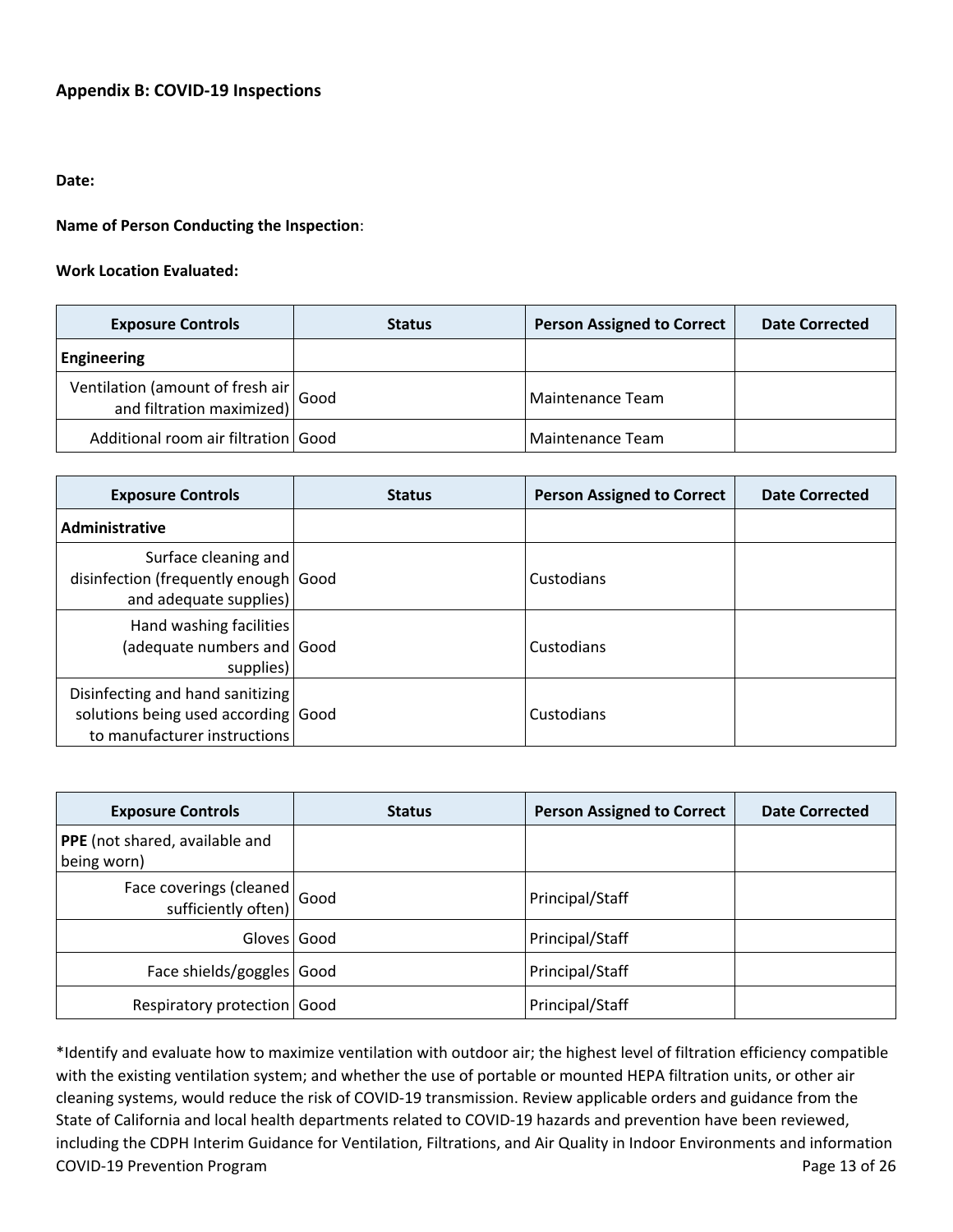specific to your industry, location, and operations. We maximize the quantity of outside air provided to the extent feasible, except when the United States Environmental Protection Agency (EPA) Air Quality Index is greater than 100 for any pollutant or if opening windows or maximizing outdoor air by other means would cause a hazard to employees, for instance from excessive heat or cold.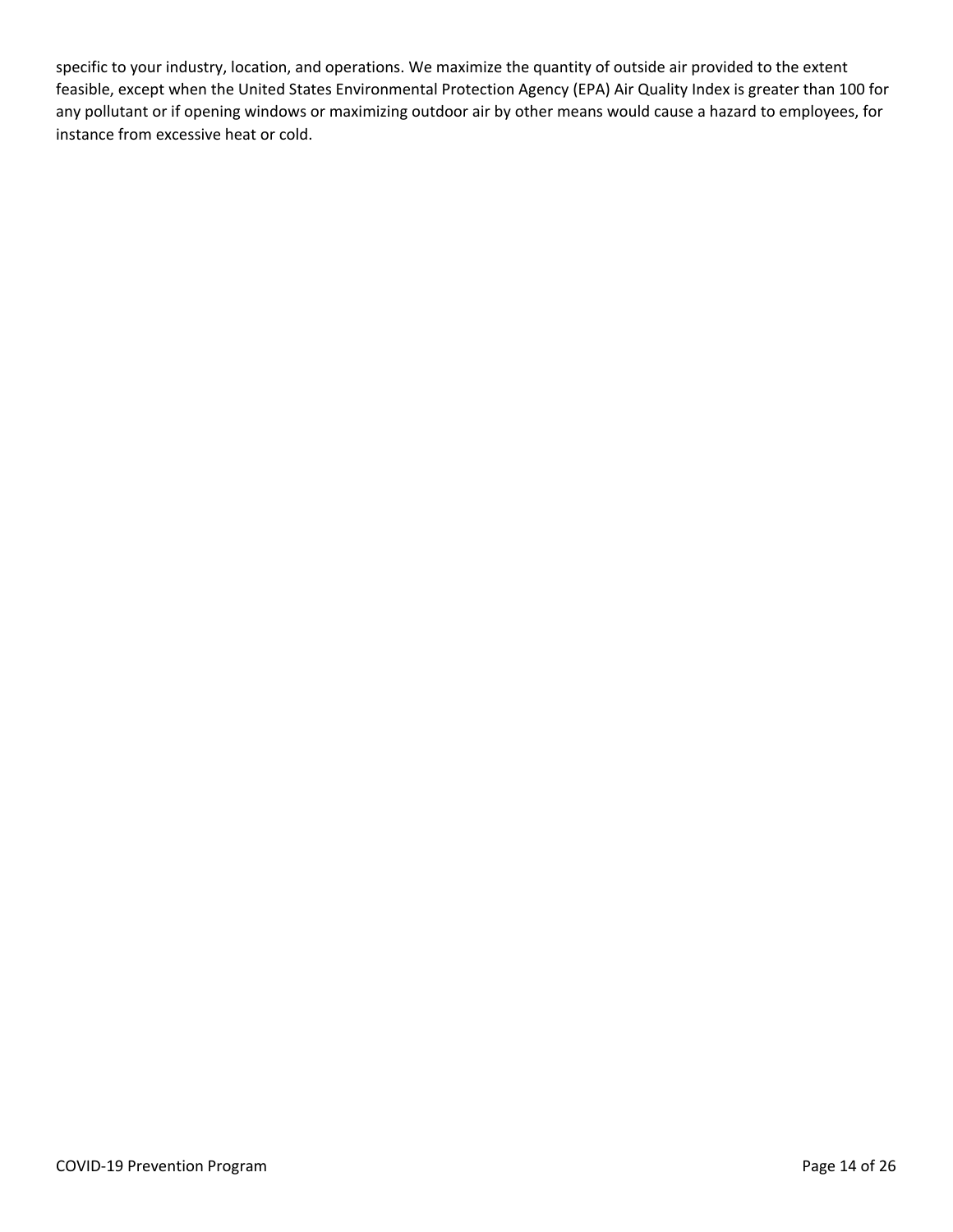# **Appendix C: Investigating COVID-19 Cases**

All personal identifying information of COVID-19 cases or persons with COVID-19 symptoms, and any employee required medical records will be kept confidential unless disclosure is required or permitted by law. Un-redacted information on COVID-19 cases will be provided to the local health department, CDPH, Cal/OSHA, the National Institute for Occupational Safety and Health (NIOSH) immediately upon request, and when required by law.

# **Date:**

# **Name of Person Conducting the Investigation:**

| Name of COVID-19 case<br>(employee or non-<br>employee*) and contact<br>information:                                                                     |            | <b>Occupation (if non-</b><br>employee, why they were<br>in the workplace):  |  |
|----------------------------------------------------------------------------------------------------------------------------------------------------------|------------|------------------------------------------------------------------------------|--|
| Names of<br>employees/representatives<br>involved in the<br>investigation:                                                                               | initiated: | Date investigation was                                                       |  |
| <b>Locations where the COVID-</b><br>19 case was present in the<br>workplace during the high-<br>risk exposureperiod, and<br>activities being performed: | workplace: | Date and time the COVID-19<br>case was last present and<br>excluded from the |  |
| Date of the positive or<br>negative test and/or<br>diagnosis:                                                                                            |            | Date the case first had one<br>or more COVID-19<br>symptoms, if any:         |  |
| <b>Information received</b><br>regarding COVID-19 test<br>results and onset of<br>symptoms (attach<br>documentation):                                    |            |                                                                              |  |

Summary determination of who may have had a close contact with the COVID-19 case during the high-risk exposure period. Attach additional information, including:

- **•** The names of those found to be in close contact.
- **•** Their vaccination status.
- When testing was offered, including the results and the names of those that were exempt fromtesting because:
	- They returned to work per our return-to-work criteria and have remained symptom free for 90 days (or a different period than 90 days if it is required by a CDPH regulation or order) or, for those that never developed symptoms, for 90 days (or a different period than 90 days if it is required by a CDPH regulation or order) after the initial positive test.
- **•** The names of those close contacts that were excluded per our Exclusion of COVID-19 Cases and Employees who had a Close Contact requirements.
- **•** The names of those close contacts exempt from exclusion requirements because:
	- **○** They were fully vaccinated before the close contact and did not develop COVID-19 symptoms, and are required to wear a face covering and maintain six feet of distance from others at the workplace for 14 days following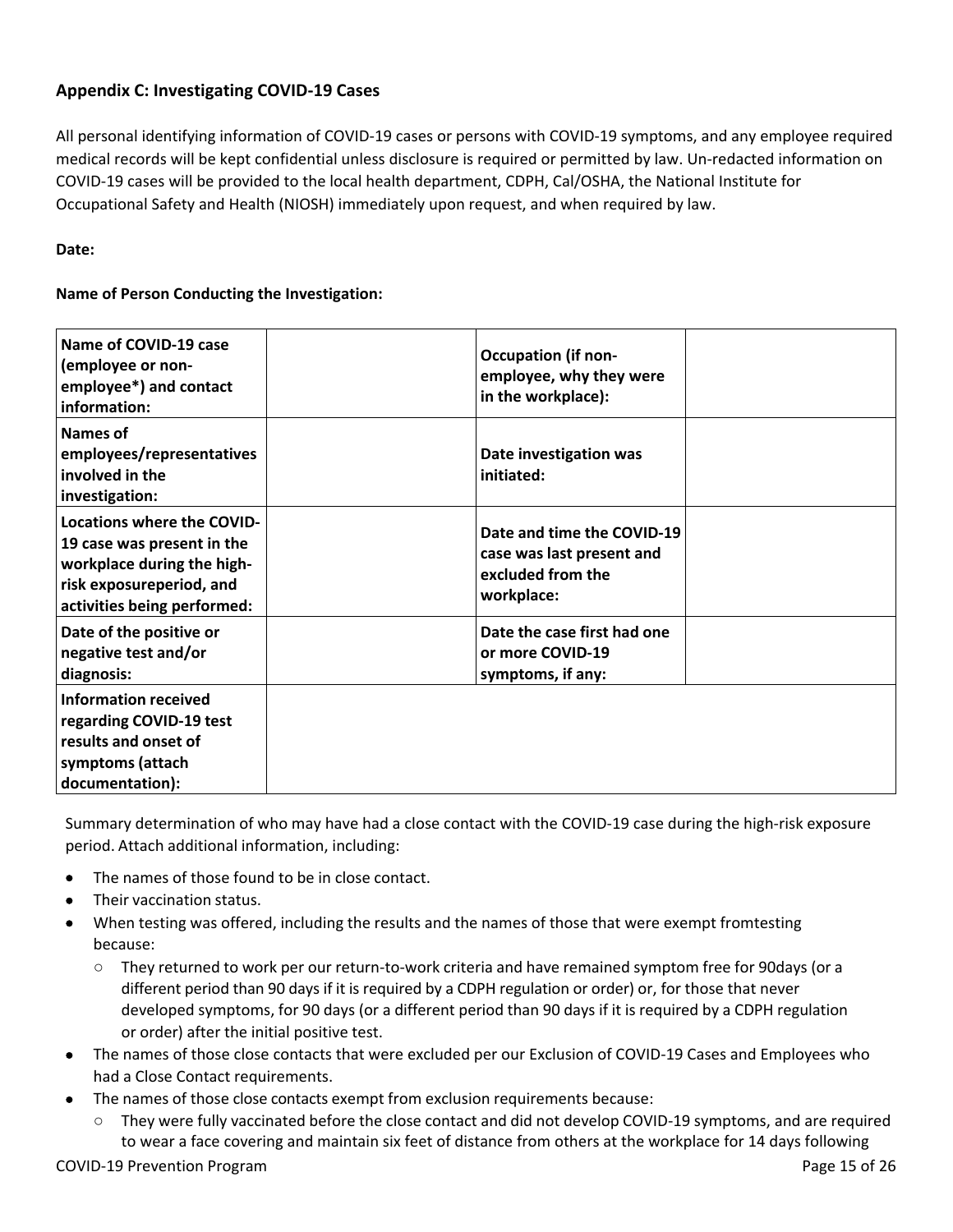the last date of close contact.

- **○** They returned to work per our return-to-work criteria and have remained symptom free, and are required to wear a face covering and maintain six feet of physical distance from others at the workplace for 14 days following the last date of close contact.
- **○** They never developed symptoms and are required to wear a face covering and maintain six feet of physical distance from others at the workplace for 14 days following the last date of close contact.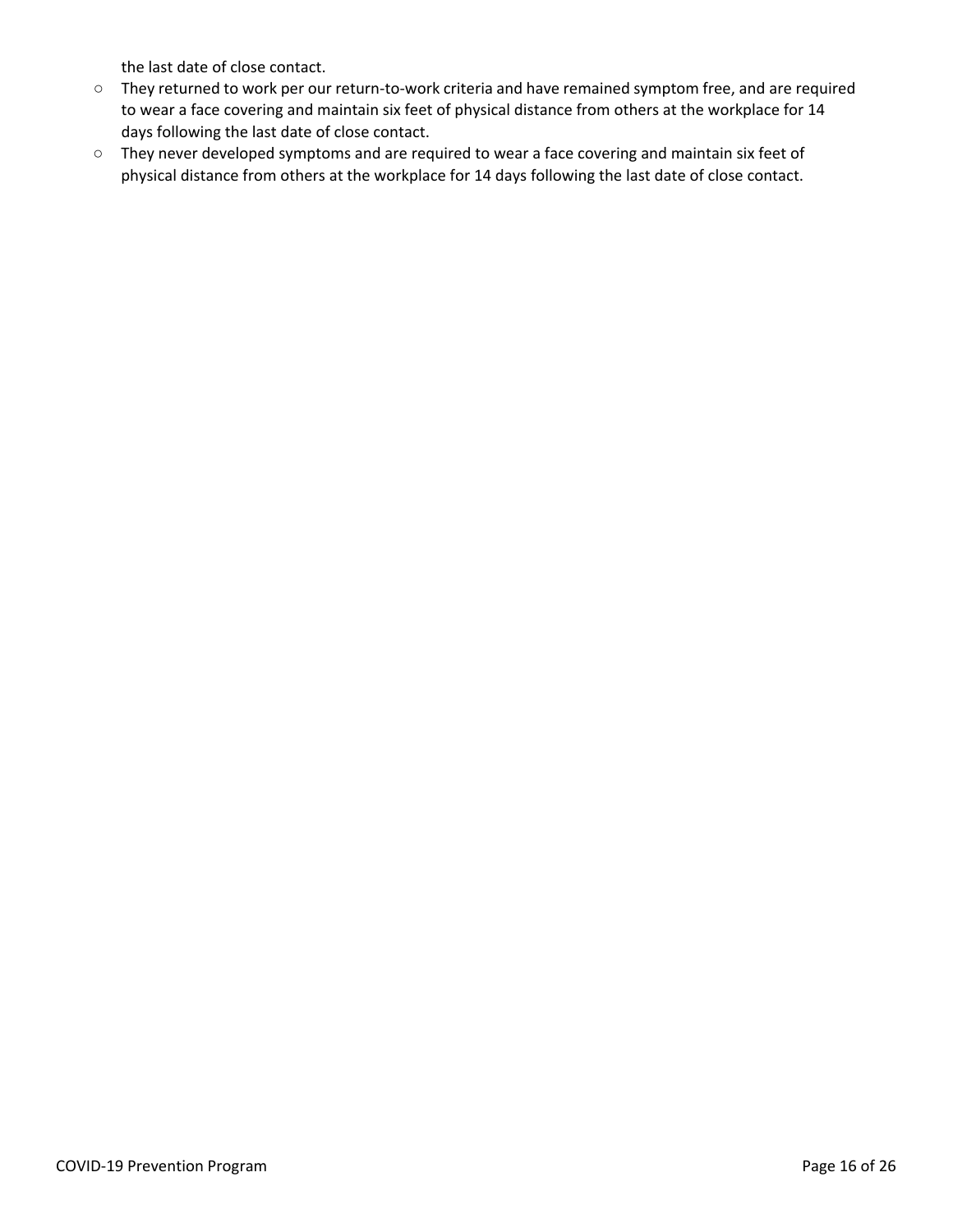**Notice given (within one business day, in a way that does not reveal any personal identifying information of the COVID-19 case) of the potential COVID-19 exposure to:**

| All employees who may                                                                                            | Date:                                       |                                                                 |  |
|------------------------------------------------------------------------------------------------------------------|---------------------------------------------|-----------------------------------------------------------------|--|
| have had COVID-19<br>exposure and their<br>authorized<br>representatives.                                        | Names of employees that were<br>notified:   |                                                                 |  |
| Independent contractors                                                                                          | Date:                                       |                                                                 |  |
| and other employers<br>present at the workplace<br>during the high-risk<br>exposure period.                      | Names of individuals that were<br>notified: |                                                                 |  |
| What were the workplace<br>conditions that could have<br>contributed to the risk of<br><b>COVID-19 exposure?</b> |                                             | What could be done to<br>reduce exposure to<br><b>COVID-19?</b> |  |
| Was local health<br>department notified?                                                                         |                                             | Date:                                                           |  |

\*Should an employer be made aware of a non-employee infection source COVID-19 status.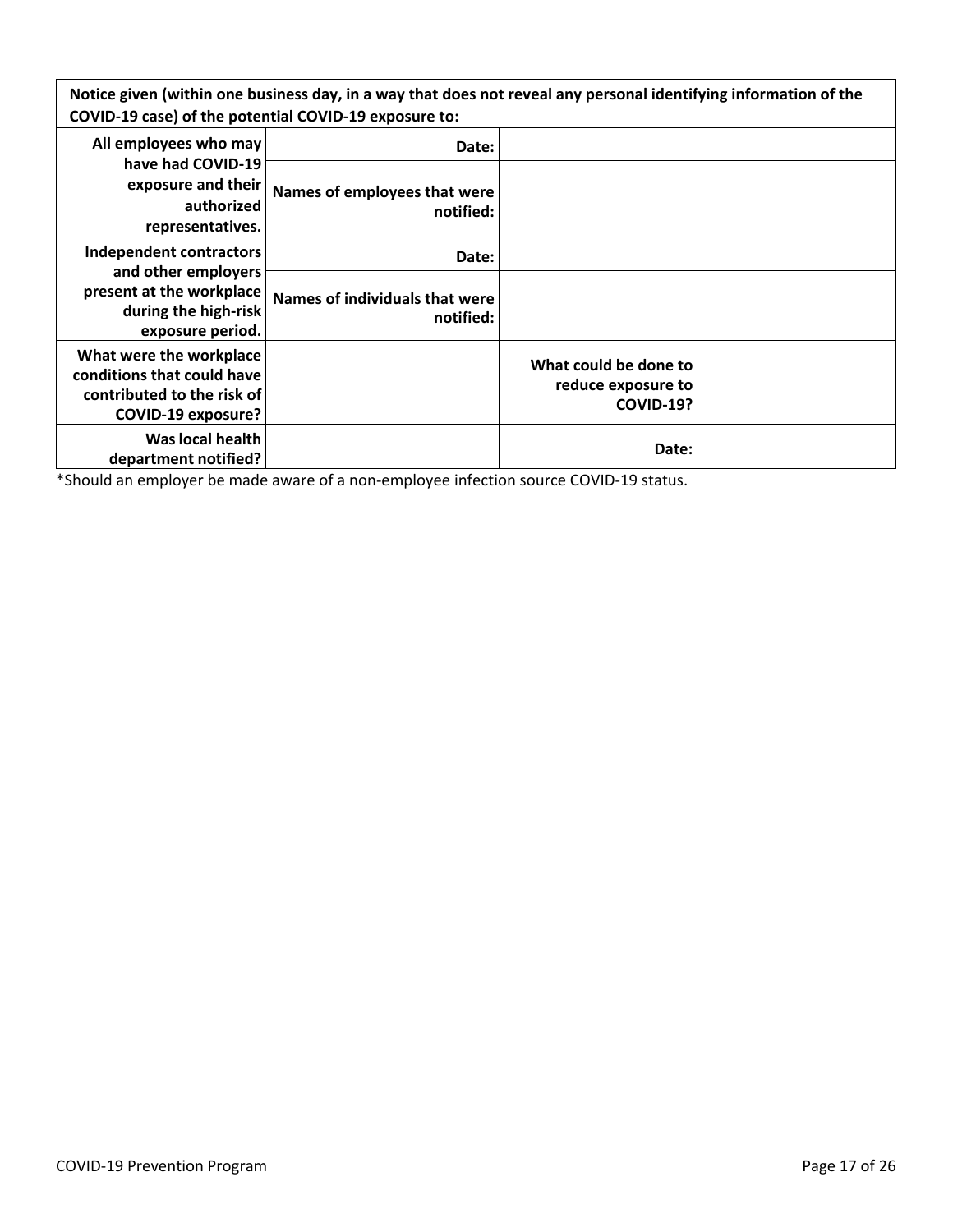# **Appendix D: COVID-19 Training Roster**

**Date:**

**Name of Person Conducting the Training:**

| <b>Employee Name</b> | Signature |
|----------------------|-----------|
|                      |           |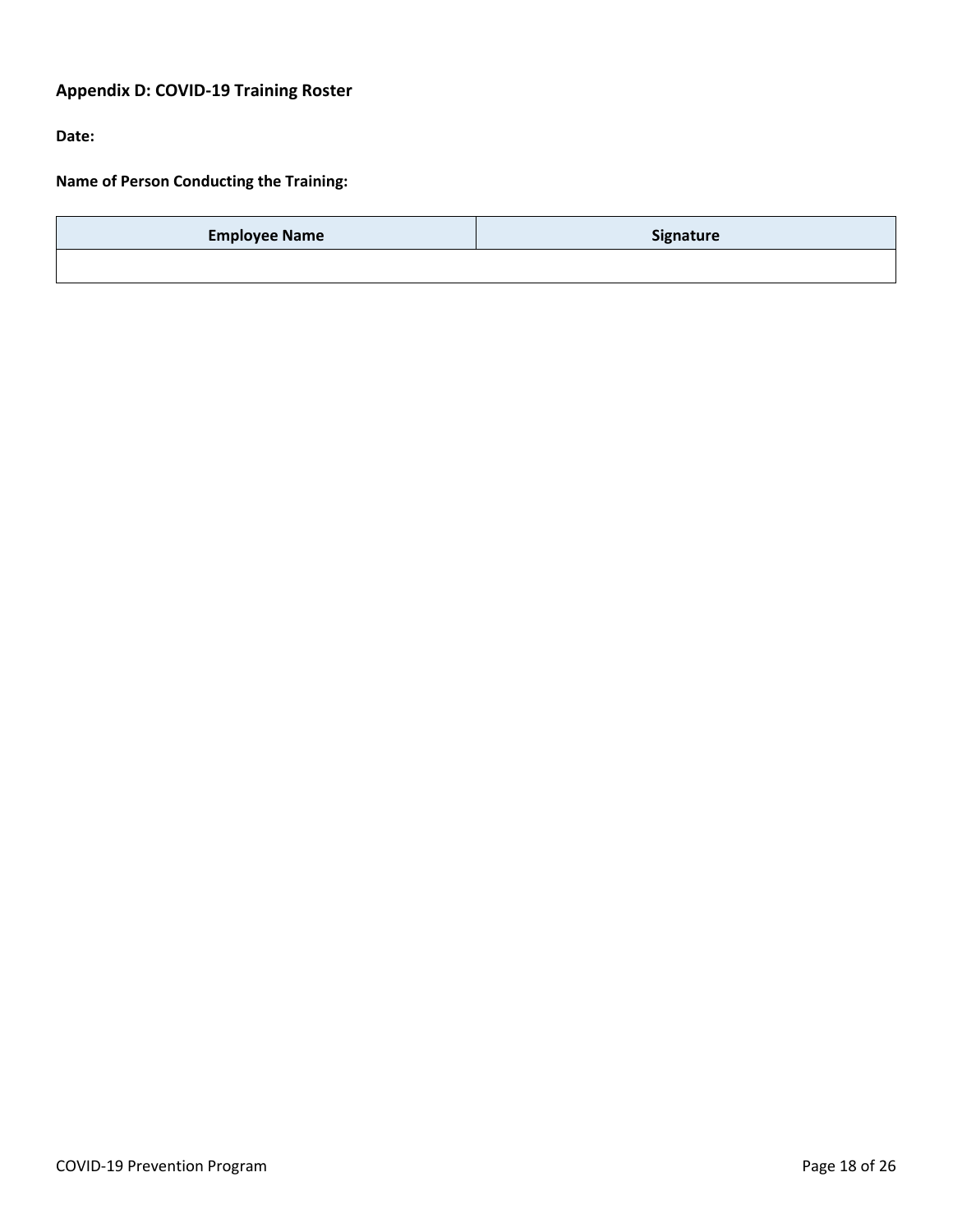# **Appendix E: Documentation of Employee COVID-19 Vaccination Status - CONFIDENTIAL**

| <b>Employee Name</b> | <b>Fully or Partially Vaccinated</b> | <b>Method of Documentation</b> |
|----------------------|--------------------------------------|--------------------------------|
|                      |                                      |                                |

1. Update, accordingly and maintain as confidential medical record. T8CCR section 3205(b)(9) definition of "fully vaccinated" will be applied.

2. Acceptable options include:

- Employees provide proof of vaccination (vaccine card, image of vaccine card or health care document showing vaccination status) and employer maintains a copy.
- Employees provide proof of vaccination. The employer maintains a record of the employees who presented proof, but not the vaccine record itself.
- Employees self-attest to vaccination status and employer maintains a record of who self-attests.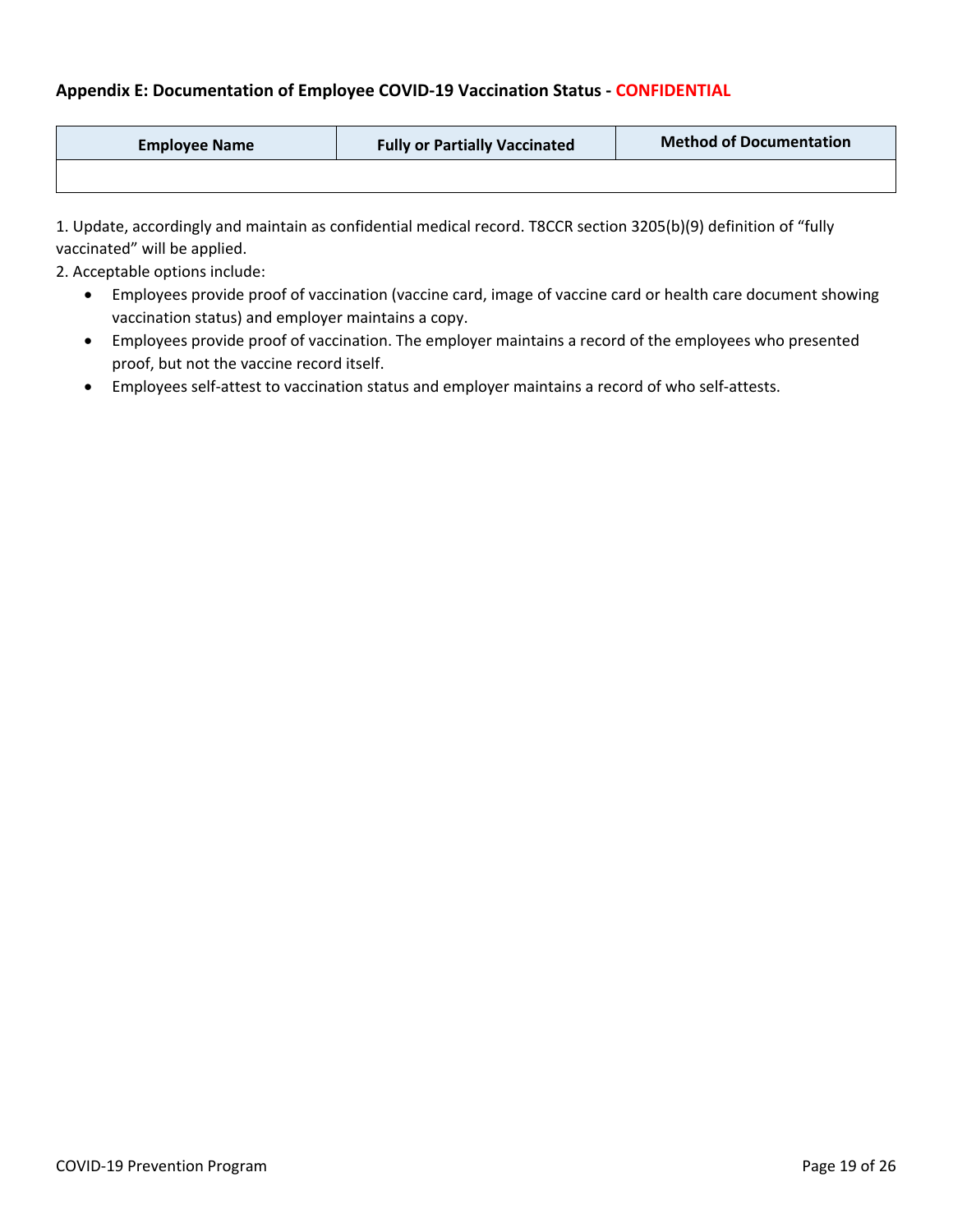### **Additional Consideration #1**

# **Multiple COVID-19 Infections and COVID-19 Outbreaks**

This addendum will stay in effect until there are no new COVID-19 cases detected in the exposed group for a 14-day period.

### **COVID-19 testing**

We provide COVID-19 testing at no cost to all employees, during paid time, in our exposed groupexcept for:

- Employees who were not present during the relevant 14-day period.
- COVID-19 cases who did not develop symptoms after returning to work pursuant to our return-to- work criteria, no testing is required for 90 days after the initial onset of symptoms or, for COVID-19 cases who never developed symptoms, 90 days after the first positive test.

COVID-19 testing consists of the following:

- All employees in our exposed group are immediately tested and then again one week later. Negative COVID-19 test results of employees with COVID-19 exposure will not impact the duration of any quarantine, isolation, or exclusion period required by, or orders issued by, the local health department.
- After the first two COVID-19 tests, we continue to provide COVID-19 testing once a week of employees in the exposed group who remain at the workplace, or more frequently if recommended by the local health department, until there are no new COVID-19 cases detected in our workplace for a 14-day period.
- We provide additional testing when deemed necessary by Cal/OSHA.

We continue to comply with the applicable elements of our CPP, as well as the following:

- 1. Employees in the exposed group wear face coverings when indoors, or when outdoors and lessthan six feet apart (unless one of the face-covering exceptions indicated in our CPP apply).
- 2. We give notice to employees in the exposed group of their right to request a respirator for voluntaryuse if they are not fully vaccinated.
- 3. We evaluate whether to implement physical distancing of at least six feet between persons, or where six feet of physical distancing is not feasible, the need for use of cleanable solid partitions of sufficient size to reduce COVID-19 transmission.

#### **COVID-19 investigation, review and hazard correction**

We immediately perform a review of potentially relevant COVID-19 policies, procedures, and controls and implement changes as needed to prevent further spread of COVID-19.

The investigation and review is documented and includes:

- Investigation of new or unabated COVID-19 hazards including:
	- o Our leave policies and practices and whether employees are discouraged from remaining home when sick.
	- o Our COVID-19 testing policies.
	- o Insufficient outdoor air.
	- o Insufficient air filtration.
	- o Lack of physical distancing.
- Updating the review:
	- o Every thirty days that the outbreak continues.

COVID-19 Prevention Program Page 20 of 26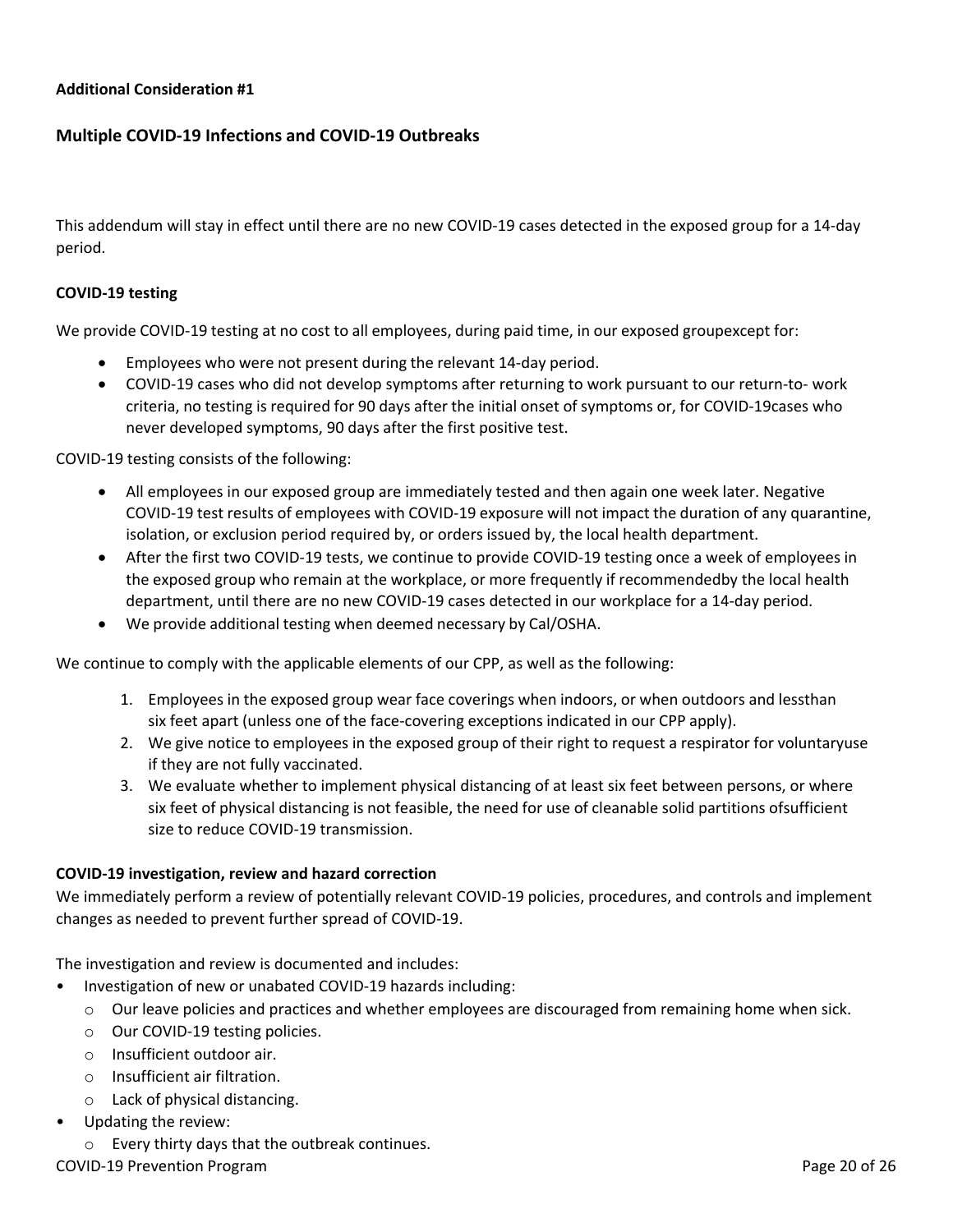- o In response to new information or to new or previously unrecognized COVID-19 hazards.
- o When otherwise necessary.
- Implementing changes to reduce the transmission of COVID-19 based on the investigation and review. We will consider:
	- o Moving indoor tasks outdoors or having them performed remotely.
	- o Increasing outdoor air supply when work is done indoors.
	- o Improving air filtration.
	- o Increasing physical distancing as much as possible.
	- o Respiratory protection.

### **Buildings or structures with mechanical ventilation**

We will filter recirculated air with Minimum Efficiency Reporting Value (MERV) 13 or higher efficiency filters, if compatible with the ventilation system. If MERV-13 or higher filters are not compatible, we will use filters with the highest compatible filtering efficiency. We will also evaluate whether portable or mounted High Efficiency Particulate Air (HEPA) filtration units or other air cleaning systems would reduce the risk of transmission and, if so, implement their use to the degree feasible.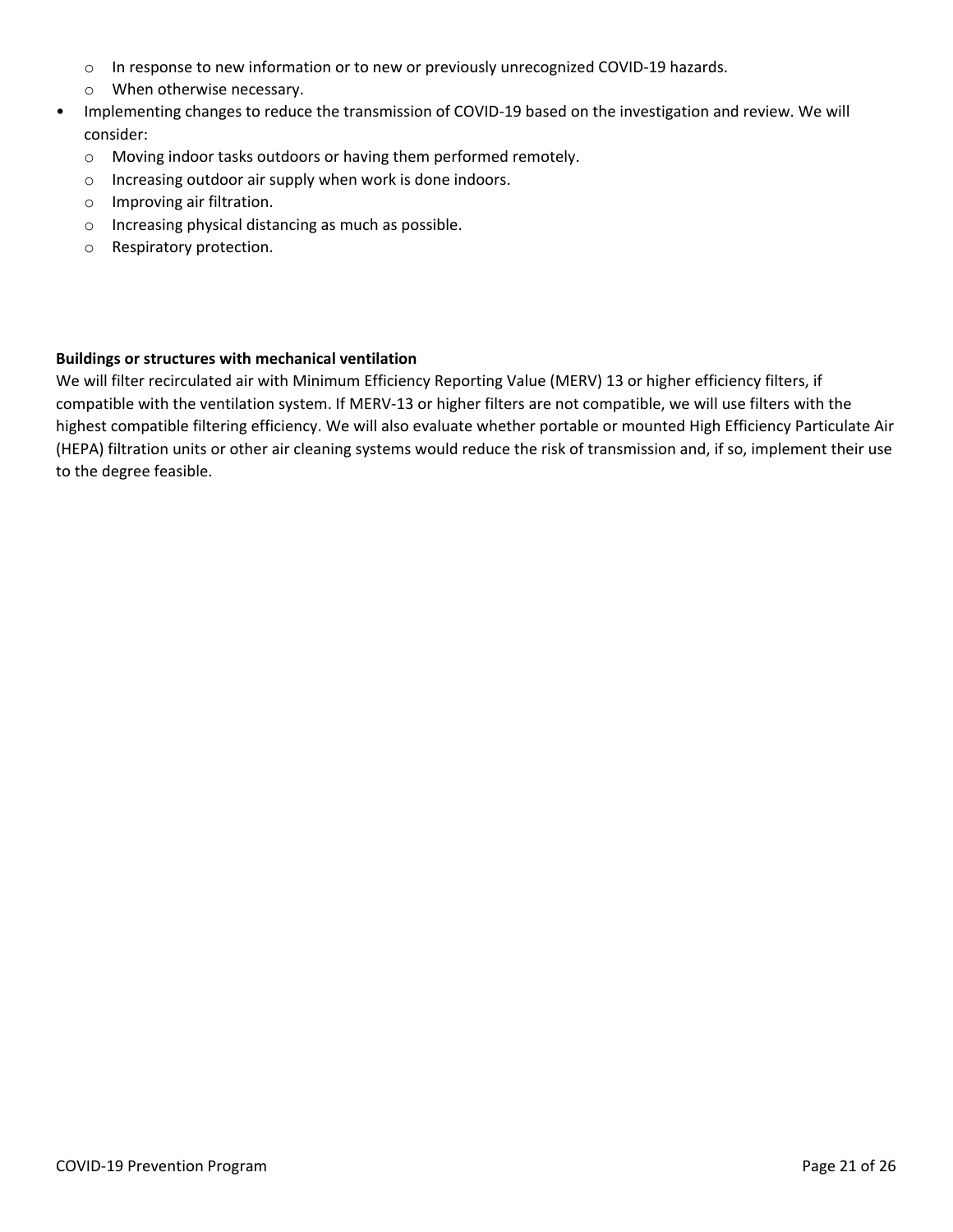### **Additional Consideration #2**

### **Major COVID-19 Outbreaks**

This addendum will stay in effect until there are fewer than three COVID-19 cases detected in our exposed group for a 14-day period.

We continue to comply with the Multiple COVID-19 Infections and COVID-19 Outbreaks addendum, except that the COVID-19 testing, regardless of vaccination status, is made available to all employees in the exposed group twice a week, or more frequently if recommended by the local health department.

In addition to complying with our CPP and Multiple COVID-19 Infections and COVID-19 Outbreaks addendum, we also:

- Provide employees in the exposed group with respirators for voluntary use in compliance with section 5144(c)(2) and determine the need for a respiratory protection program or changes to an existing respiratory protection program under section 5144 to address COVID-19 hazards.
- Separate by six feet (except where we can demonstrate that six feet of separation is not feasible and there is momentary exposure while persons are in movement) any employees in the exposed group who are not wearing respirators required by us and used in compliance with section 5144. When it is not feasible to maintain a distance of at least six feet, individuals are as far apart as feasible

- Install cleanable solid partitions that effectively reduce transmission between the employee and other persons at workstations where an employee in the exposed group is assigned to work for an extended period, such as cash registers, desks, and production line stations, and where the physical distancing requirement (described above) is not always maintained.
- Evaluate whether to halt some or all operations at the workplace until COVID-19 hazards have been corrected.
- Implement any other control measures deemed necessary by Cal/OSHA.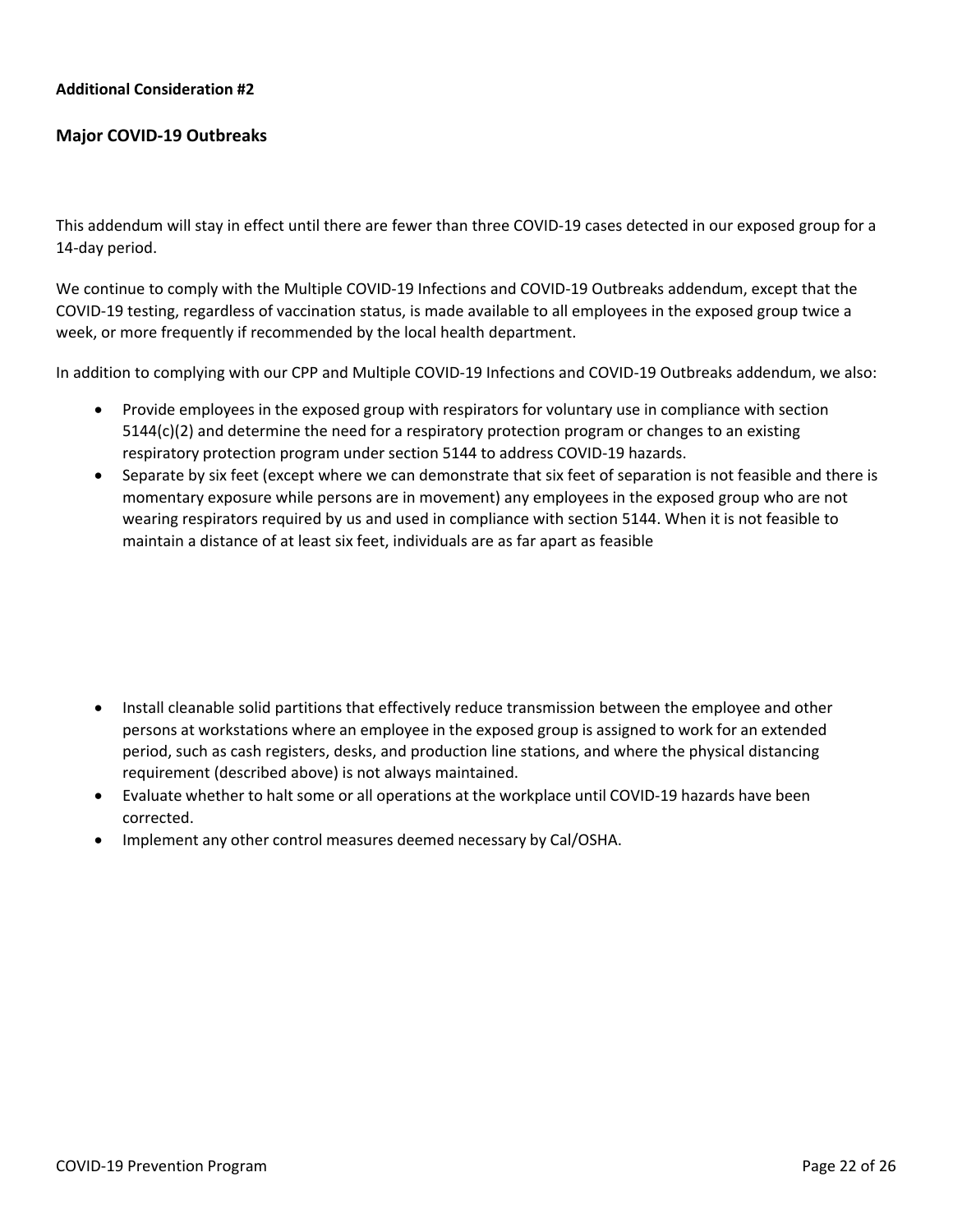### **Additional Consideration #3**

## **COVID-19 Prevention in Employer-Provided Housing**

### **Assignment of housing units**

We, to the extent feasible, reduce employee exposure to COVID-19 by assigning employee residents to distinct groups and ensure that each group remains separate from other such groups during transportation and work. Shared housing unit assignments are prioritized in the following order:

- Residents who usually maintain a household together outside of work, such as family members, will be housed in the same housing unit without other persons.
- Residents who work in the same crew or work together at the same workplace will be housed in the same housing unit without other persons.
- Employees who do not usually maintain a common household, work crew, or workplace will be housedin the same housing unit only when no other housing alternatives are feasible.

#### **Ventilation**

We ensure maximization of the quantity and supply of outdoor air and increase filtration efficiency to the highest level compatible with the existing ventilation system in housing units. If there is not a Minimum Efficiency Reporting Value (MERV) 13 or higher filter in use, portable or mounted HEPA filtration units are used, where feasible, in all sleeping areas.

#### **Face coverings**

We provide face coverings to all residents and provide information to residents on when they should be used in accordance with state or local health officer orders or guidance.

#### **Cleaning and disinfection**

We will ensure that:

- Housing units, kitchens, bathrooms, and common areas are effectively cleaned to prevent the spread of COVID-19. Housing units, kitchens, bathrooms, and indoor common areas are cleaned and disinfected after a COVID-19 case was present during the high-risk exposure period, if another resident will be there within 24 hours of the COVID-19 case.
- Cleaning and disinfecting is done in a manner that protects the privacy of residents.
- Residents are instructed to not share unwashed dishes, drinking glasses, cups, eating utensils, and similar items.

#### **Screening**

We will encourage residents to report COVID-19 symptoms to: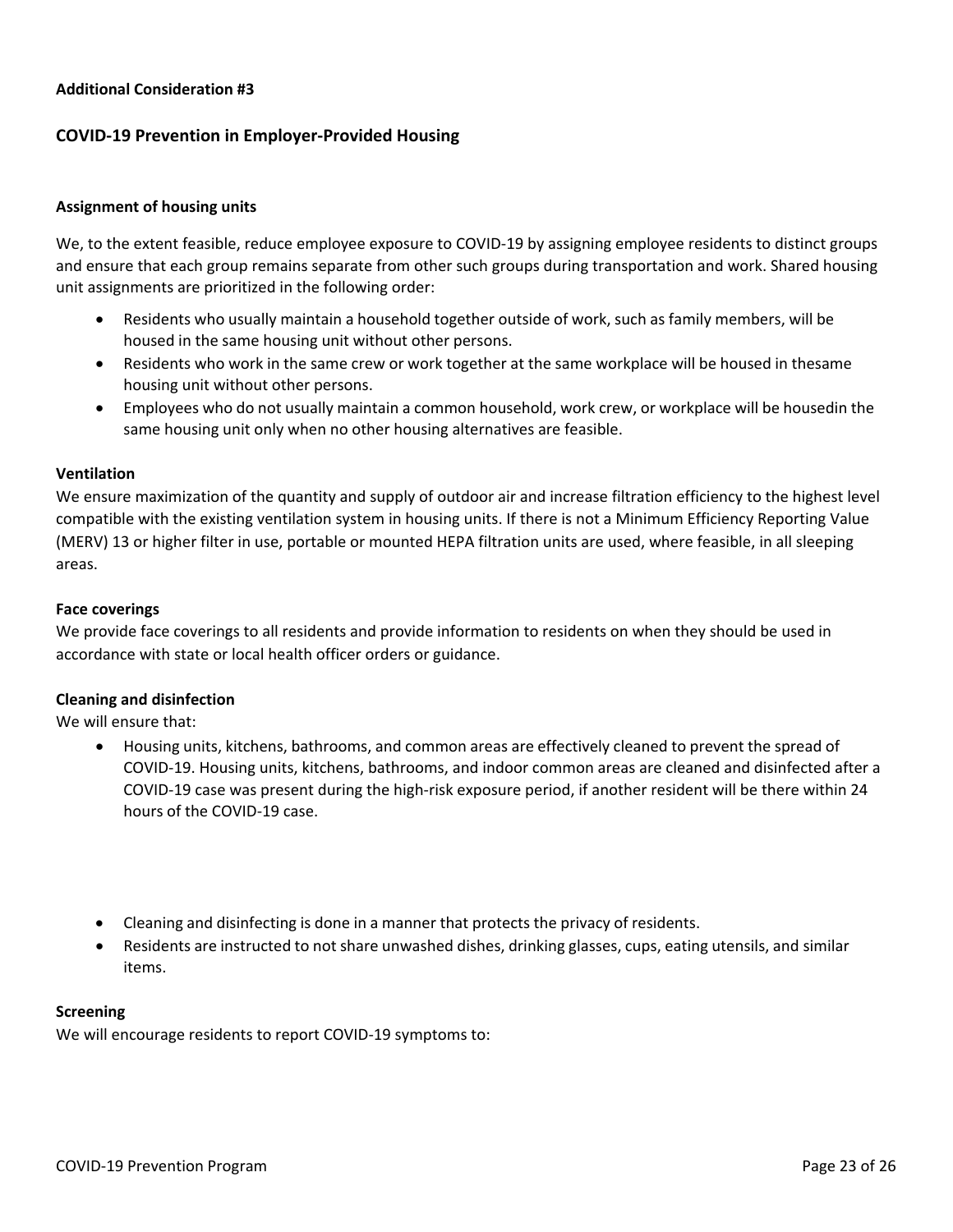### **COVID-19 testing**

We establish, implement, maintain and communicate to residents' effective policies and procedures for COVID-19 testing of residents who had a close contact. All residents will be tested should there be three or more COVID-19 cases in 14 days.

## **COVID-19 cases and close contacts**

We:

- Effectively quarantine residents who have had a close contact from all other residents. Effective quarantine includes providing residents who had a close contact with a private bathroom and sleepingarea, except for COVID-19 cases who have met our return-to-work criteria and have remained asymptomatic:
	- For 90 days after the initial onset of symptoms,
	- For 90 days after the first positive test for COVID-19 cases who never developed symptoms.
- Effectively isolate COVID-19 cases from all residents who are not COVID-19 cases. Effective isolationincludes housing COVID-19 cases only with other COVID-19 cases and providing COVID-19 case residents with a sleeping area and bathroom that is not shared by non-COVID-19-case residents.
- Keep confidential any personal identifying information regarding COVID-19 cases and persons with COVID-19 symptoms, in accordance with our CPP **Investigating and Responding to COVID-19 Cases**.
- End isolation in accordance with our CPP **Exclusion of COVID-19 Cases** and **Return to Work Criteria**, and any applicable local or state health officer orders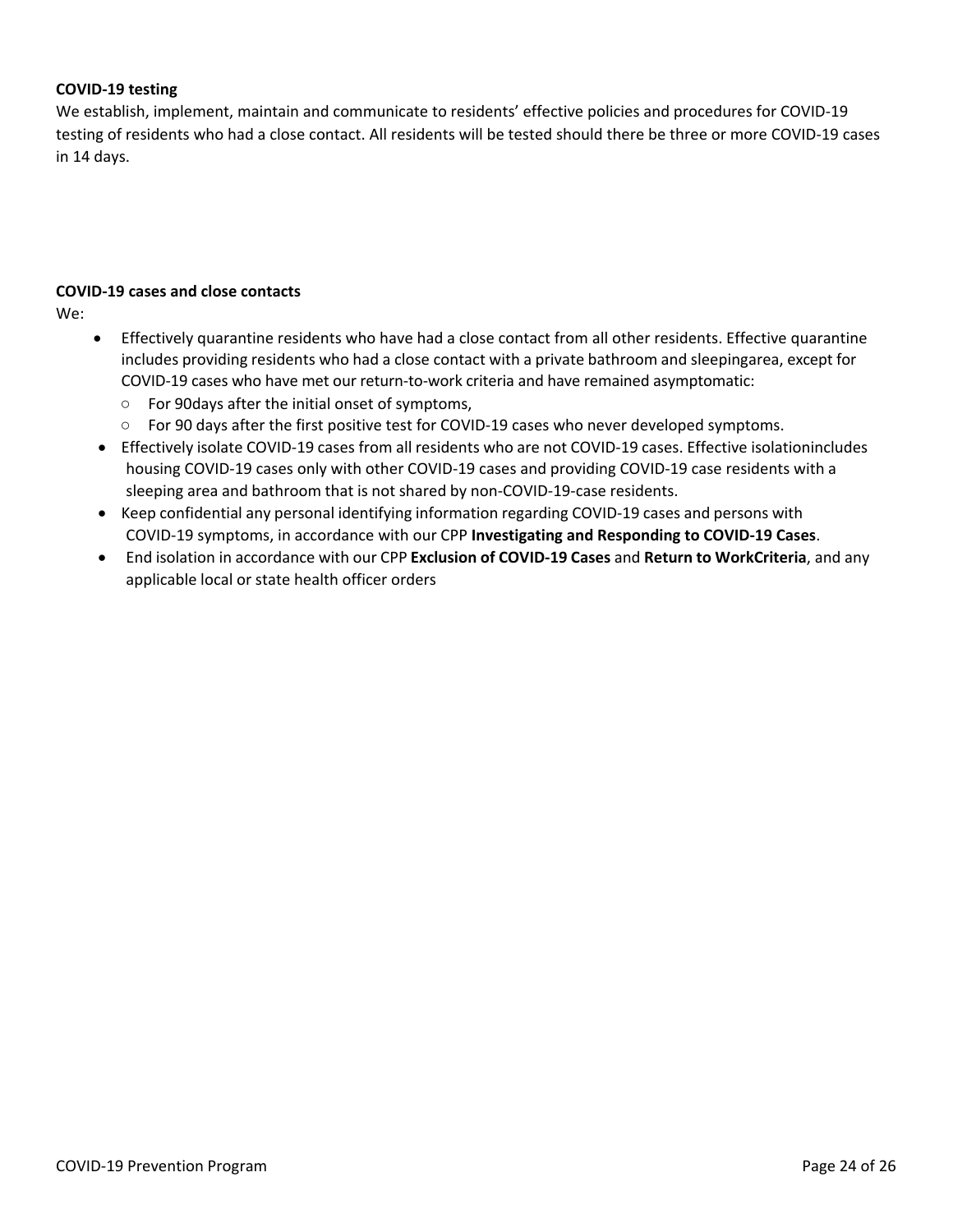# **COVID-19 Prevention in Employer-Provided Transportation to and from Work**

### **Assignment of transportation**

To the extent feasible, we reduce exposure to COVID-19 hazards by assigning employees sharing vehicles to distinct groups and ensuring that each group remains separate from other such groups during transportation, during work activities, and in employer-provided housing. We prioritize shared transportation assignments in the following order:

- Employees residing in the same housing unit are transported in the same vehicle.
- Employees working in the same crew or workplace are transported in the same vehicle.
- Employees who do not share the same household, work crew or workplace are transported in the samevehicle only when no other transportation alternatives are feasible.

### **Face coverings and respirators**

We will ensure that the:

- Face covering requirements of our CPP **Face Coverings** are followed for employees waiting for transportation, if applicable.
- All employees are provided with a face covering, which must be wornunless an exception under our CPP Face Coverings applies.
- Upon request, we provide respirators for voluntary use in compliance with subsection 5144(c)(2) to all employees in the vehicle who are not fully vaccinated.

#### **Screening**

We develop, implement, and maintain effective procedures for screening and excluding drivers and riders with COVID-19 symptoms prior to boarding shared transportation.

### **Cleaning and disinfecting**

We will ensure that:

- All high-contact surfaces (door handles, seatbelt buckles, armrests, etc.) used by passengers are cleaned to prevent the spread of COVID-19 and are cleaned and disinfected if used by a COVID-19 case during the highrisk exposure period, when the surface will be used by another employee within 24 hours of the COVID-19 case.
- All high-contact surfaces used by drivers, such as the steering wheel, armrests, seatbelt buckles, door handles and shifter, are cleaned to prevent the spread of COVID-19 between different drivers and are disinfected after use by a COVID-19 case during the high-risk exposure period, if the surface will be used by another employee within 24 hours of the COVID-19 case.